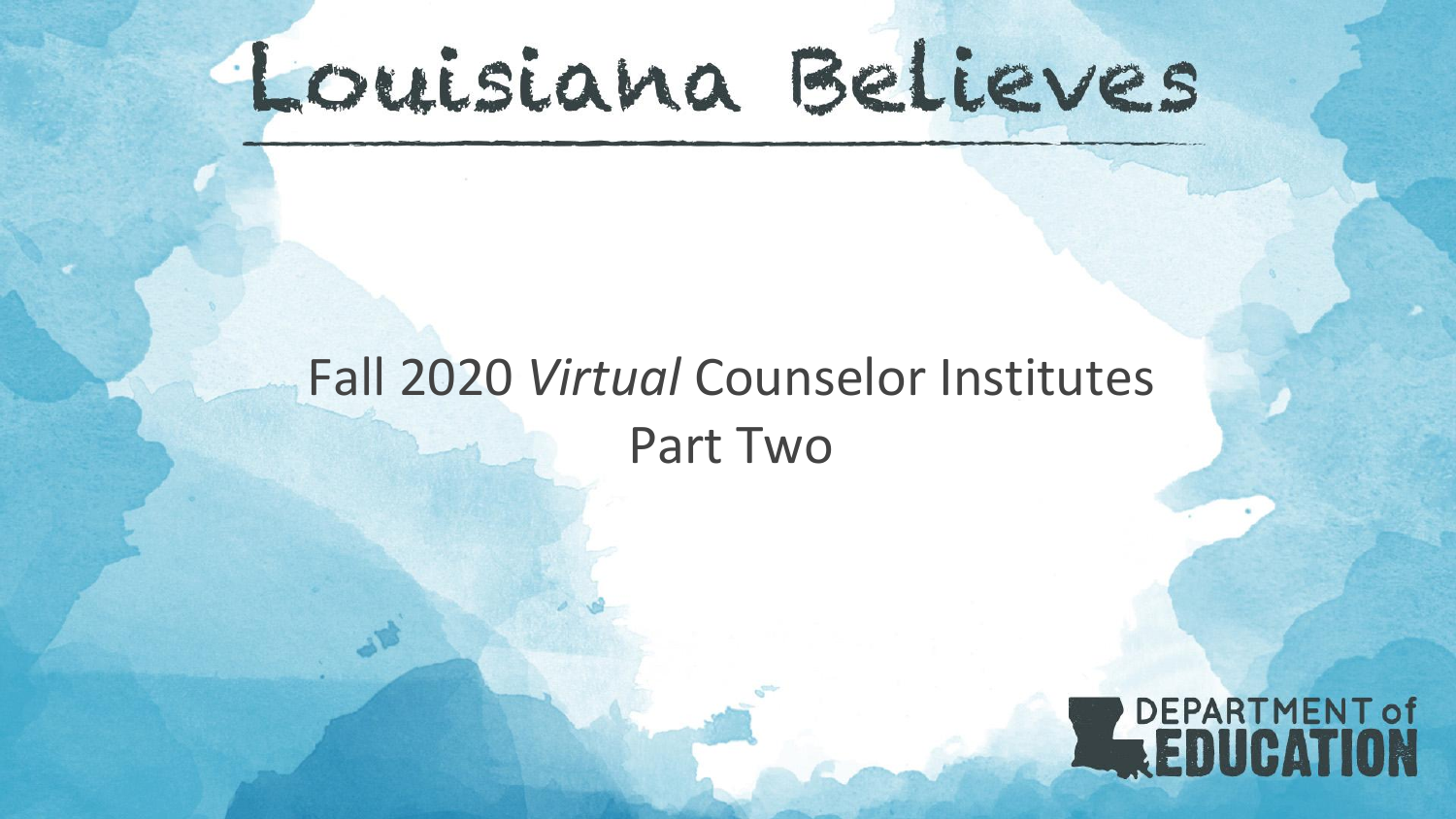

- LOSFA Updates
- Jump Start 2.0
- STEM Pathways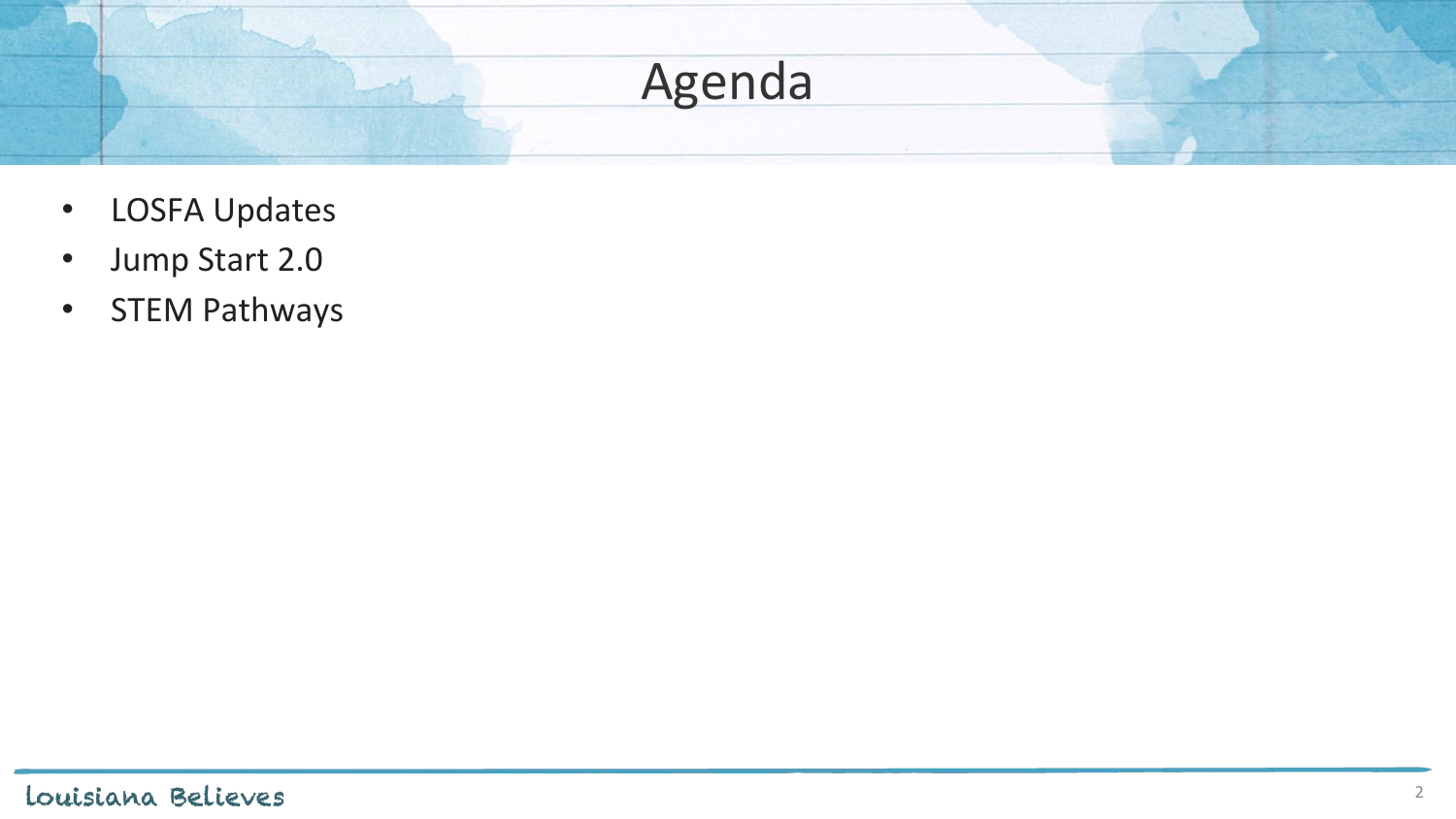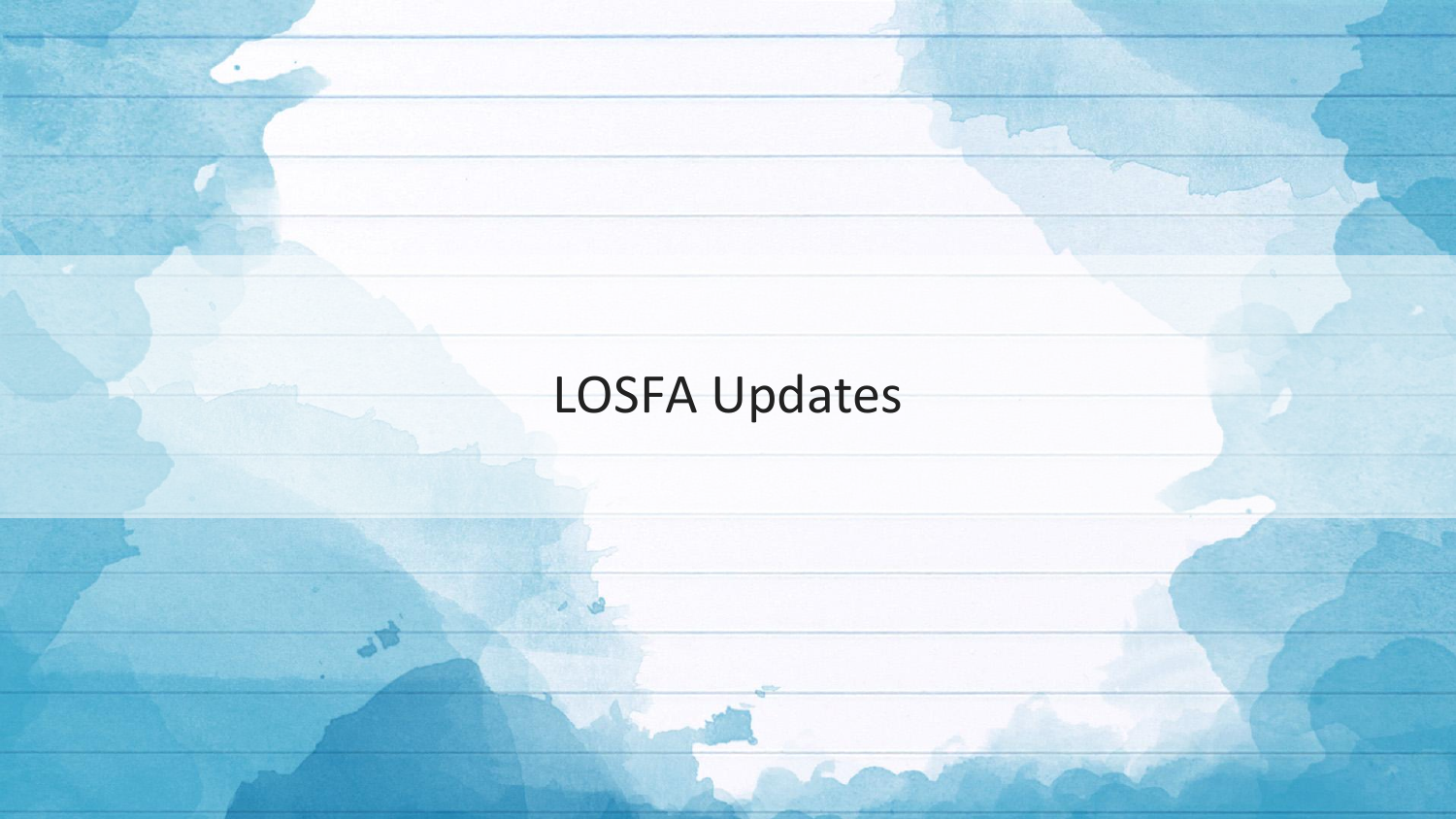### NCAN Fellowship

The Louisiana Office of Student Financial Assistance (LOSFA) recently announced a fellowship with the National College Attainment Network (NCAN). Through the fellowship, college students and recent graduates will learn about the importance of financial aid to student success and share that information with various stakeholders, including state and federal policy makers.

Applications should be submitted to [Lfosadmin@la.gov](mailto:Lfosadmin@la.gov) **by 12:00 noon, October 29, 2020**. Two fellows will be selected and announced by October 30. Student Fellows will receive a stipend in two distributions: \$550 in the fall and \$550 in the spring.

Please see the [NCAN Student Fellowship Application](https://files.constantcontact.com/92d7fec5701/5d5c0e69-882d-423d-8646-b6bebd0b9b59.pdf) for commitment and eligibility requirements.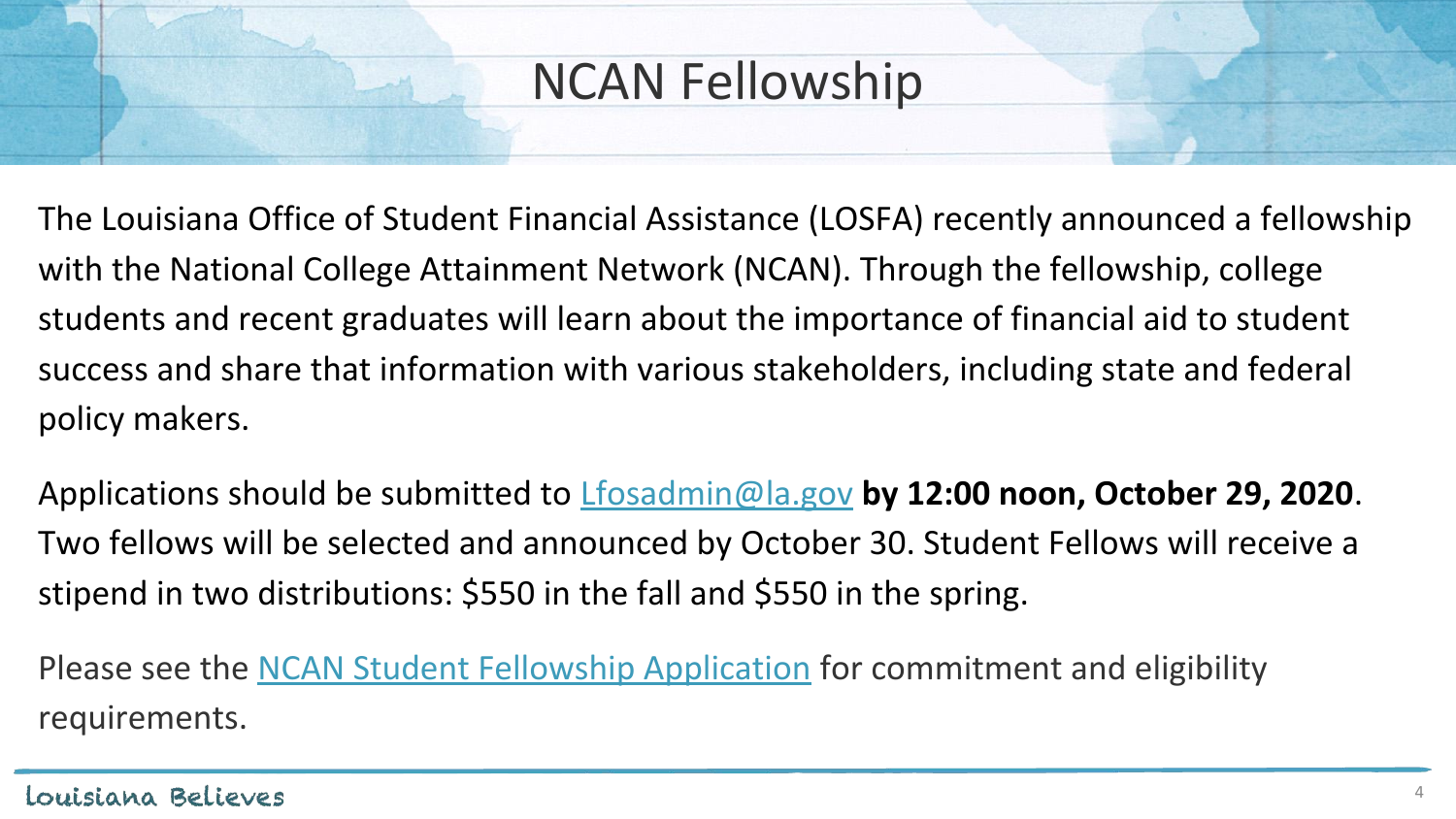• Acts 245 and 346: These bills codify waivers of certain TOPS initial and continuing eligibility requirements that were implemented through Proclamation 41-JBE-2020 to address concerns regarding students' ability to comply with the requirements of the law due to the efforts implemented to mitigate the spread of COVID-19.

#### *Any modifications of initial or continuing eligibility requirements for the 2020-2021 academic year will have to come from the Governor and/or legislative action.*

Act 346 also includes a provision that delays the implementation of the increased high school GPAs required to qualify for a TOPS Performance or Honors Award. Beginning with the graduating class of 2021, students would have to achieve a 3.25 to qualify for a Performance Award or a 3.50 to qualify for an Honors Award. **The act delays the implementation until 2022**.

Louisiana Believes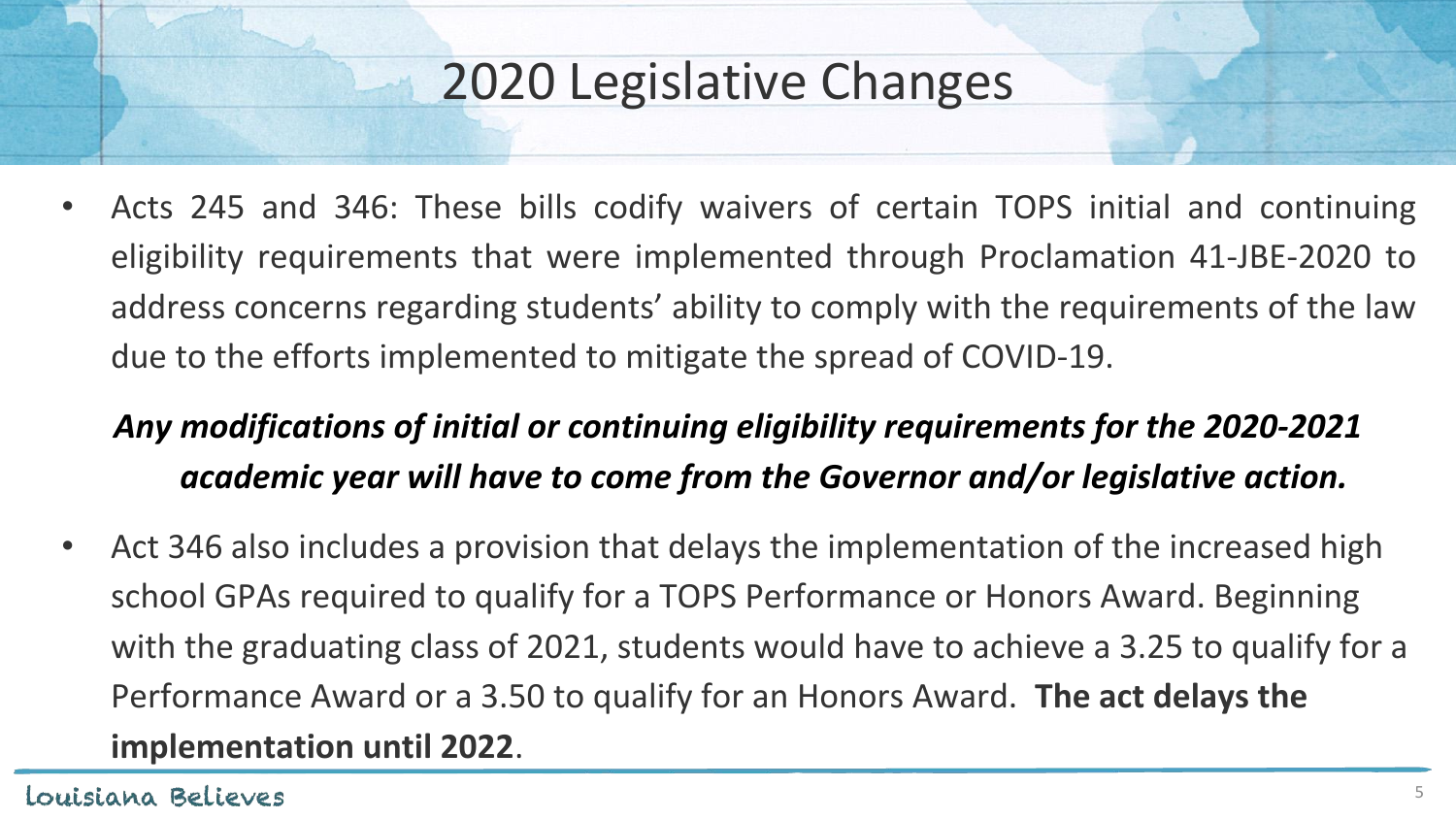### NCAN Fellowship

The Louisiana Office of Student Financial Assistance (LOSFA) recently announced a fellowship with the National College Attainment Network (NCAN). Through the fellowship, college students and recent graduates will learn about the importance of financial aid to student success and share that information with various stakeholders, including state and federal policy makers.

Applications should be submitted to [Lfosadmin@la.gov](mailto:Lfosadmin@la.gov) **by 12:00 noon, October 29, 2020**. Two fellows will be selected and announced by October 30. Student Fellows will receive a stipend in two distributions: \$550 in the fall and \$550 in the spring.

Please see the **NCAN Student Fellowship Application** for commitment and eligibility requirements.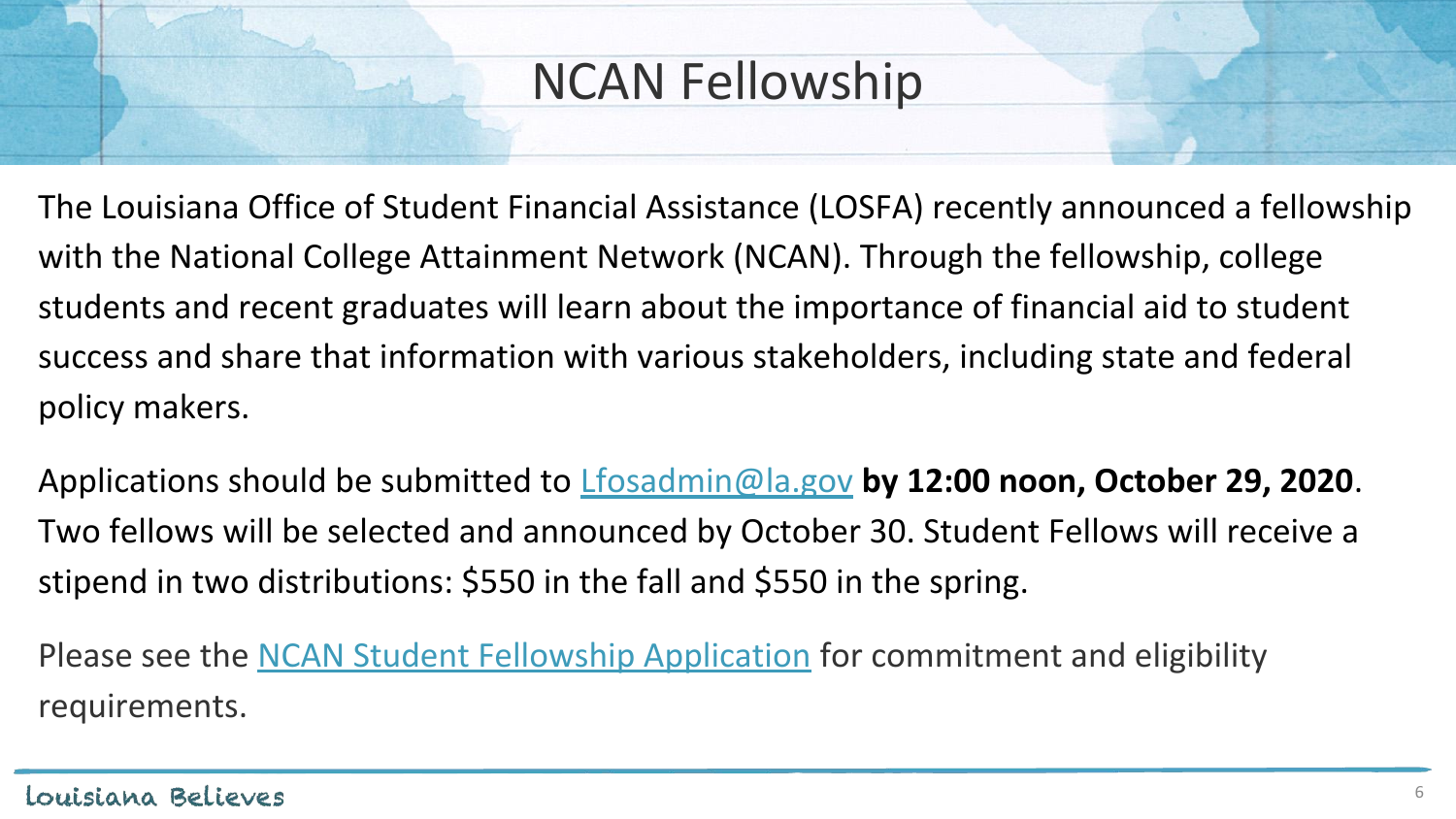- Acts 245 and 346: These bills codify waivers of certain TOPS initial and continuing eligibility requirements that were implemented through Proclamation 41-JBE-2020 to address concerns regarding students' ability to comply with the requirements of the law due to the efforts implemented to mitigate the spread of COVID-19.
	- *• Any modifications of initial or continuing eligibility requirements for the 2020-2021 academic year will have to come from the Governor and/or legislative action.*
- Act 346 also includes a provision that delays the implementation of the increased high school GPAs required to qualify for a TOPS Performance or Honors Award. Beginning with the graduating class of 2021, students would have to achieve a 3.25 to qualify for a Performance Award or a 3.50 to qualify for an Honors Award. **The act delays the implementation until 2022**.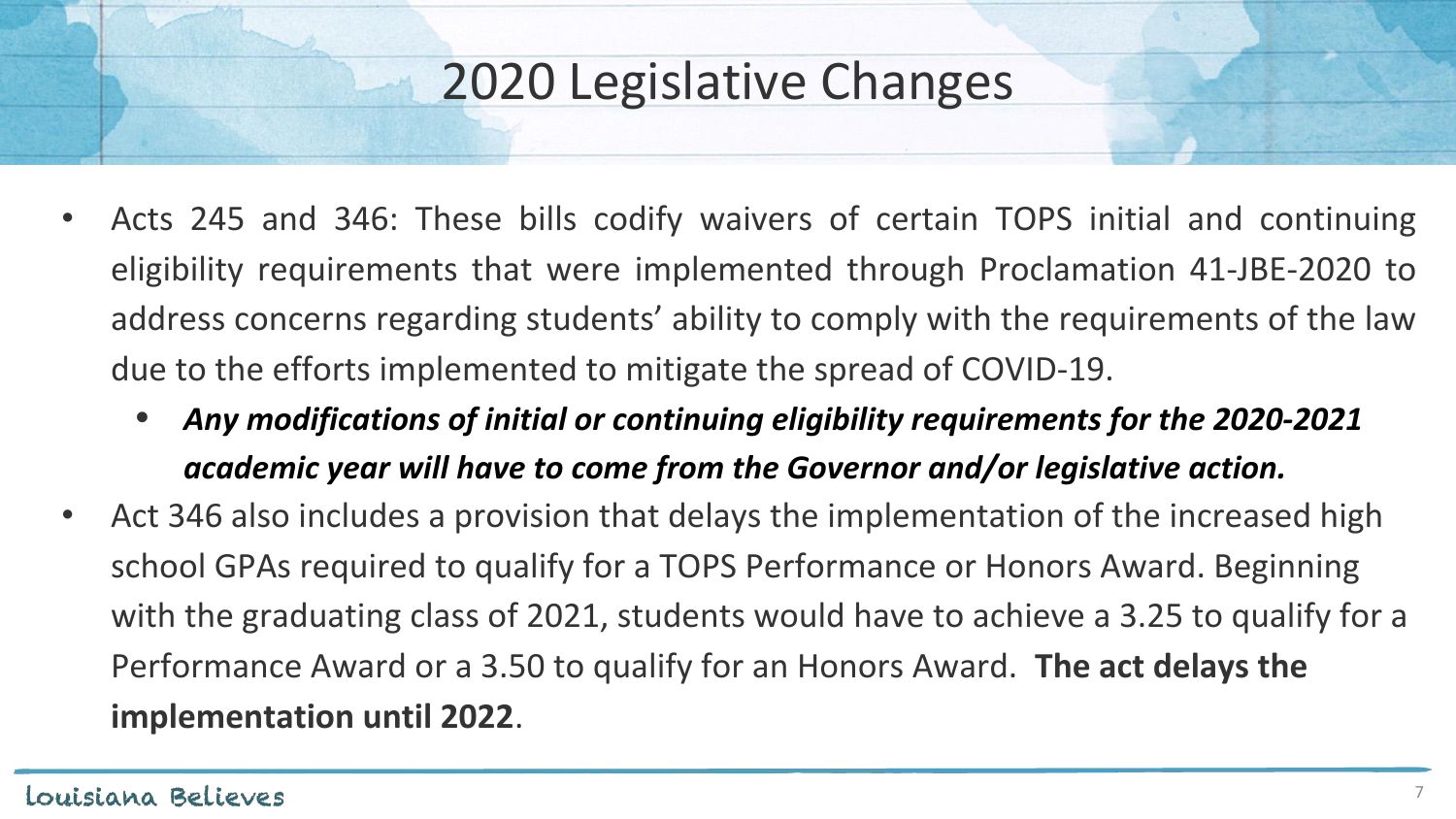Act 346 waives home study requirements if it is determined by the administering agency that a student's failure to comply was more likely than not due to efforts made to mitigate the effects of COVID-19.

Students had to enroll as a home study student for their  $12<sup>th</sup>$  grade year no later than August 31, 2020, if the student previously attended a public or approved nonpublic high school for grades 9, 10 and 11 .

Students must be enrolled in a BESE-approved home study program and meet all other home study TOPS qualifications to be eligible for a TOPS Award.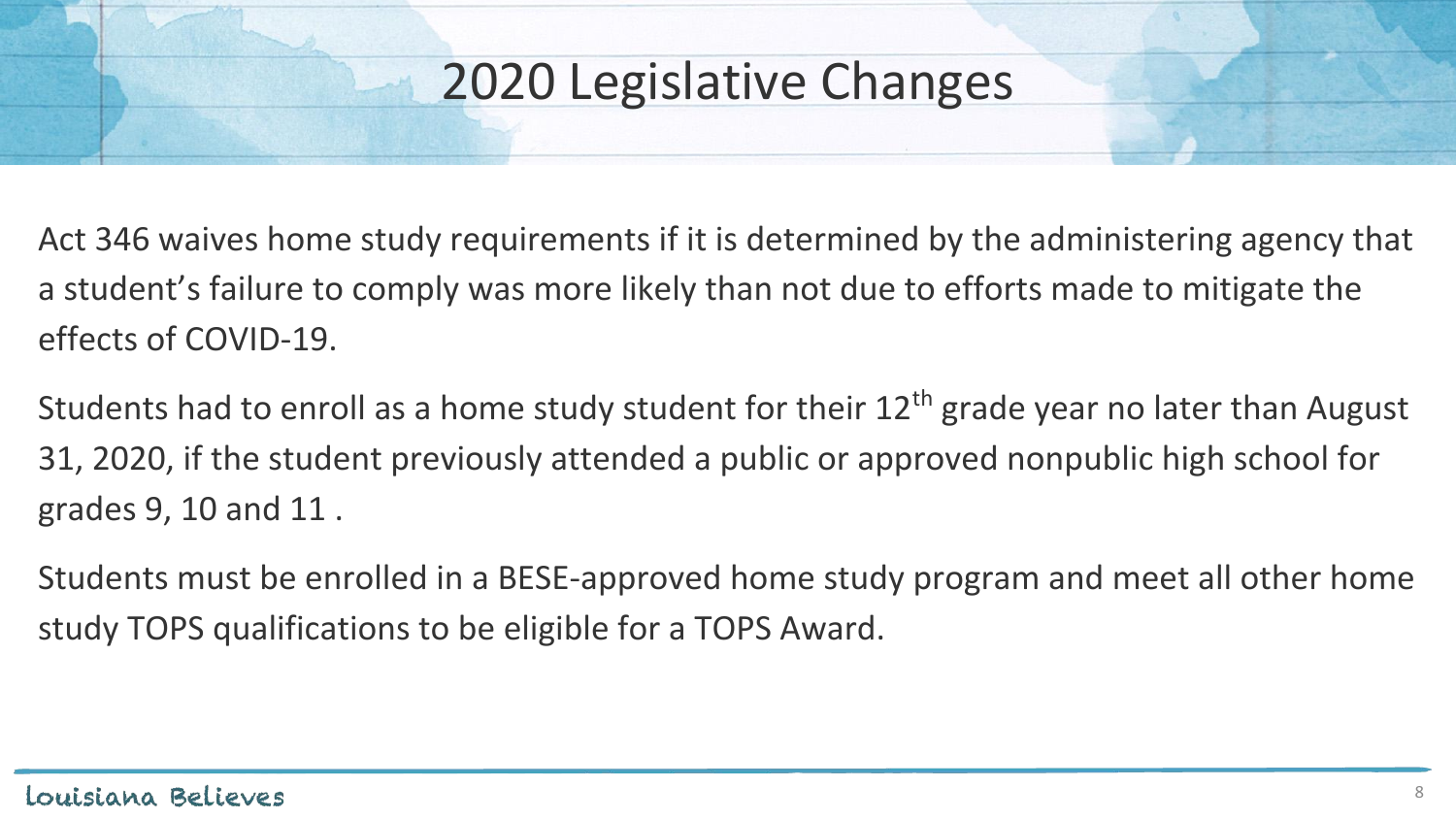Act 225 provides that a former member of the United States Armed Forces who was honorably discharged from a military installation in Louisiana will qualify for a TOPS Tech Award if he establishes domicile in Louisiana within one year of discharge on or after January 1, 2020. The provisions of the bill are effective for the 2020-2021, 2021-2022, and 2022-2023 academic years.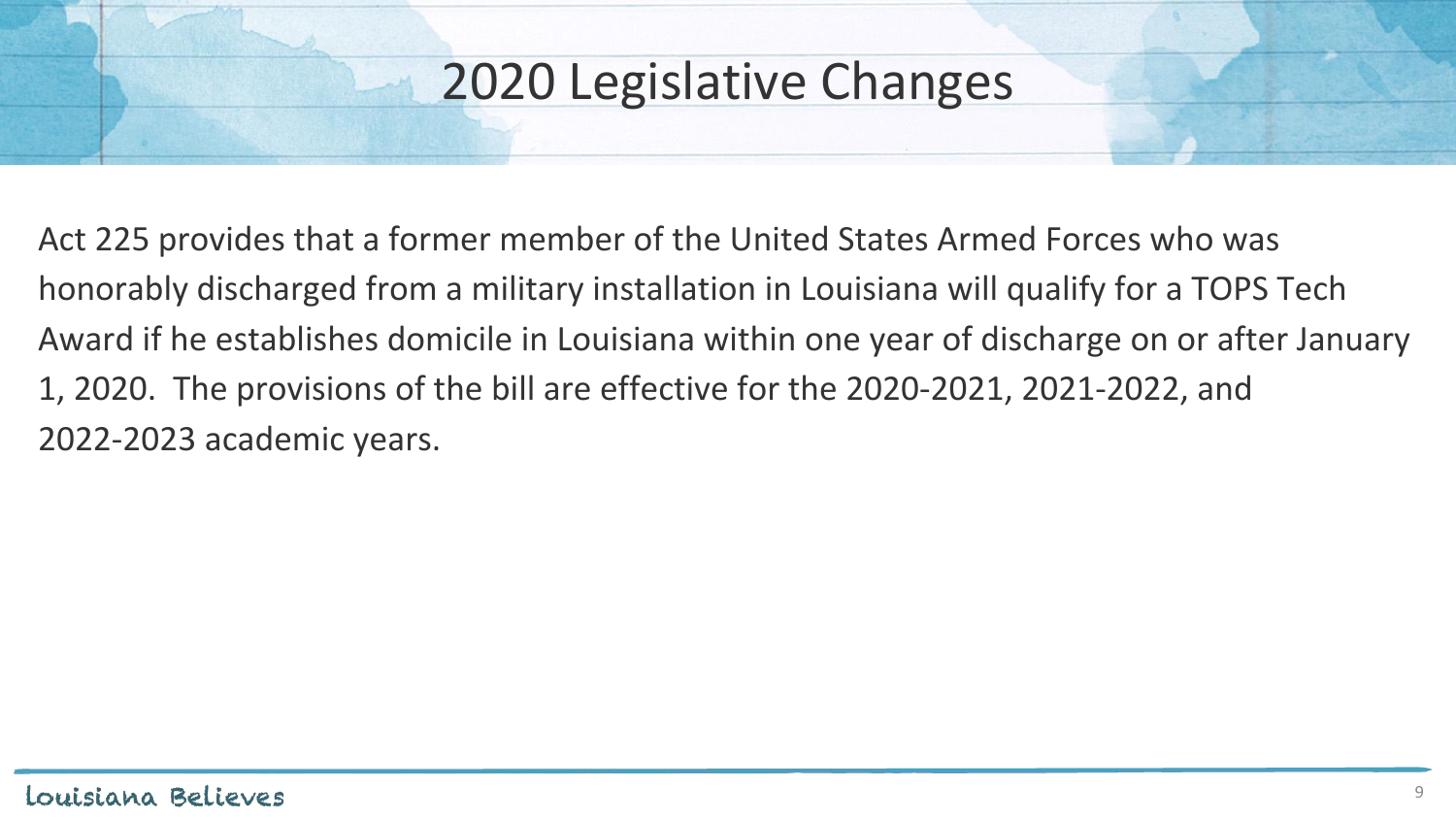- 2<sup>nd</sup> Extraordinary Session
	- HB40 and SB36
		- Provides relative to qualifications for Taylor Opportunity Program for Students scholarships (Item #43) for Hurricane Laura affected students. A brief summary of the proposed changes includes:
			- Extends the ACT deadline to Dec. 31, 2020
			- Permits an exception to the deadline if student's ACT test date was cancelled due to Hurricane Laura.
			- Requires the in-state ACT score instead of the higher ACT score for students that graduate from an out of state high school
			- Removes the core curriculum requirement if student's principal certifies that failure to comply was due to lack of course availability.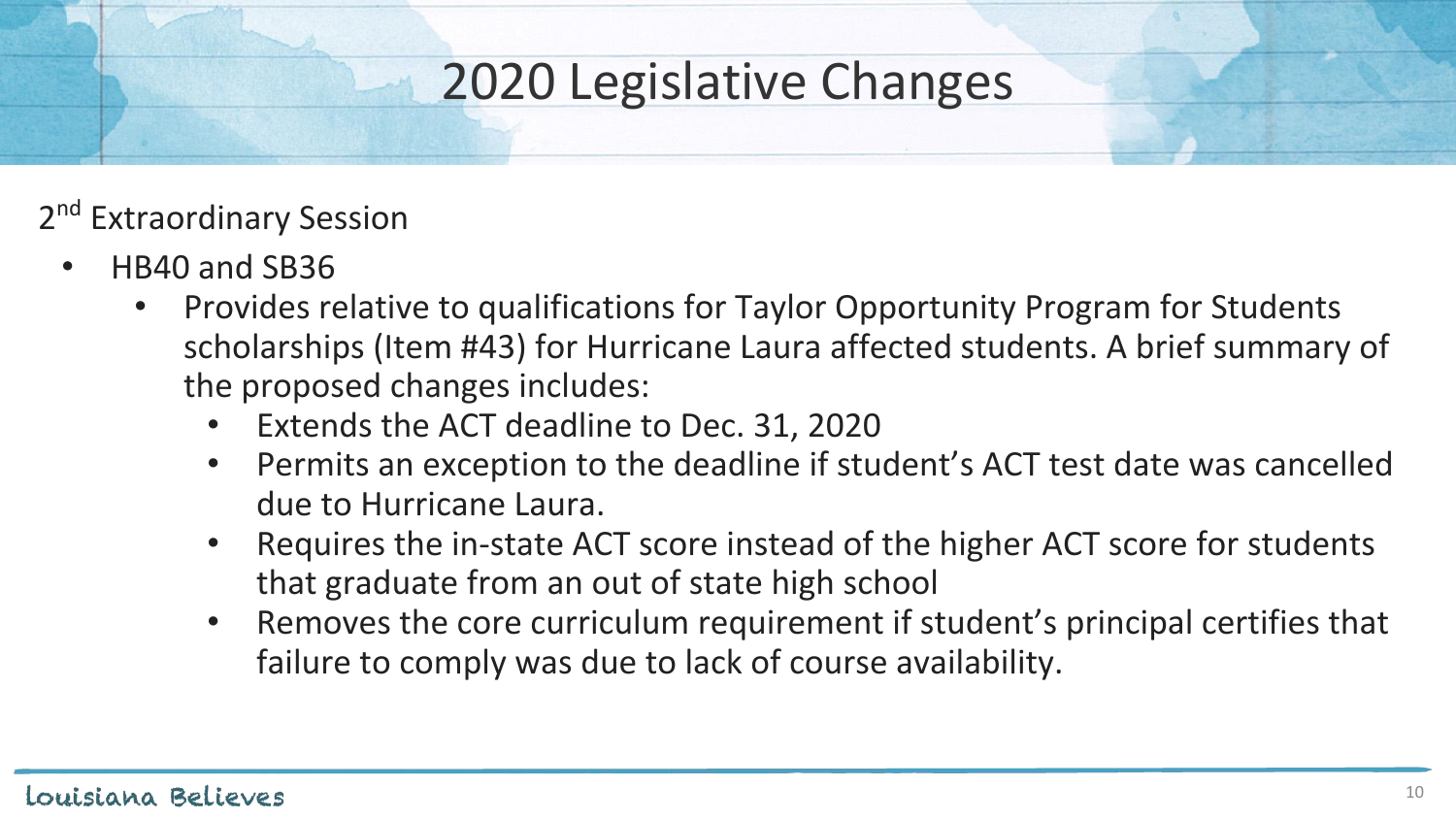- Modifies state residency requirements and home study requirements for Hurricane Laura affected students
- Waives steady academic progress and cumulative GPA requirements for continuing students
- Extends the deadline to reinstate an award after suspension one semester for each semester they are unable to enroll
- Waives the eligibility reduction for attendance at an out of state institution

*Hurricane Laura exceptions apply to students who had a home of record in an affected parish or was enrolled in an eligible college or university in an affected parish.*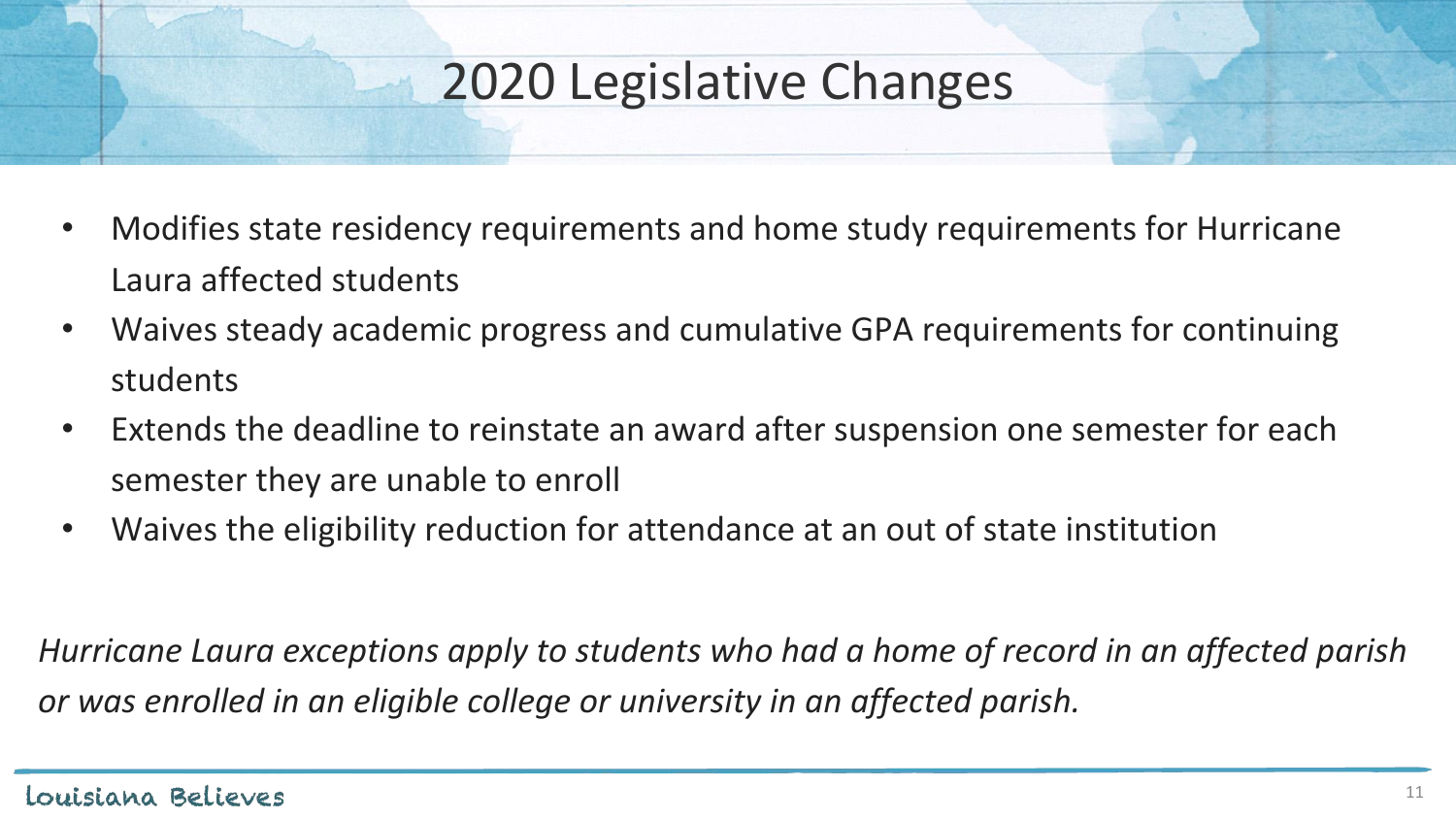#### Hurricane Laura

On September 18, 2020, Governor John Bel Edwards signed Proclamation 124JBE2020. This Proclamation suspends certain provisions of law related to TOPS for students who were living in a parish or attending an institution in a parish in which an emergency declaration was issued due to Hurricane Laura. As of September 15, the list includes the following parishes:

| Acadia              | Allen           | <b>Beauregard</b> | Caddo     |
|---------------------|-----------------|-------------------|-----------|
| Calcasieu           | Cameron         | Grant             | Jackson   |
| Jefferson Davis     | Lasalle         | Lincoln           | Morehouse |
| <b>Natchitoches</b> | <b>Ouachita</b> | Rapides           | Sabine    |
| St. Landry          | Union           | Vermilion         | Vernon    |
| Winn                |                 |                   |           |

Louisiana Believes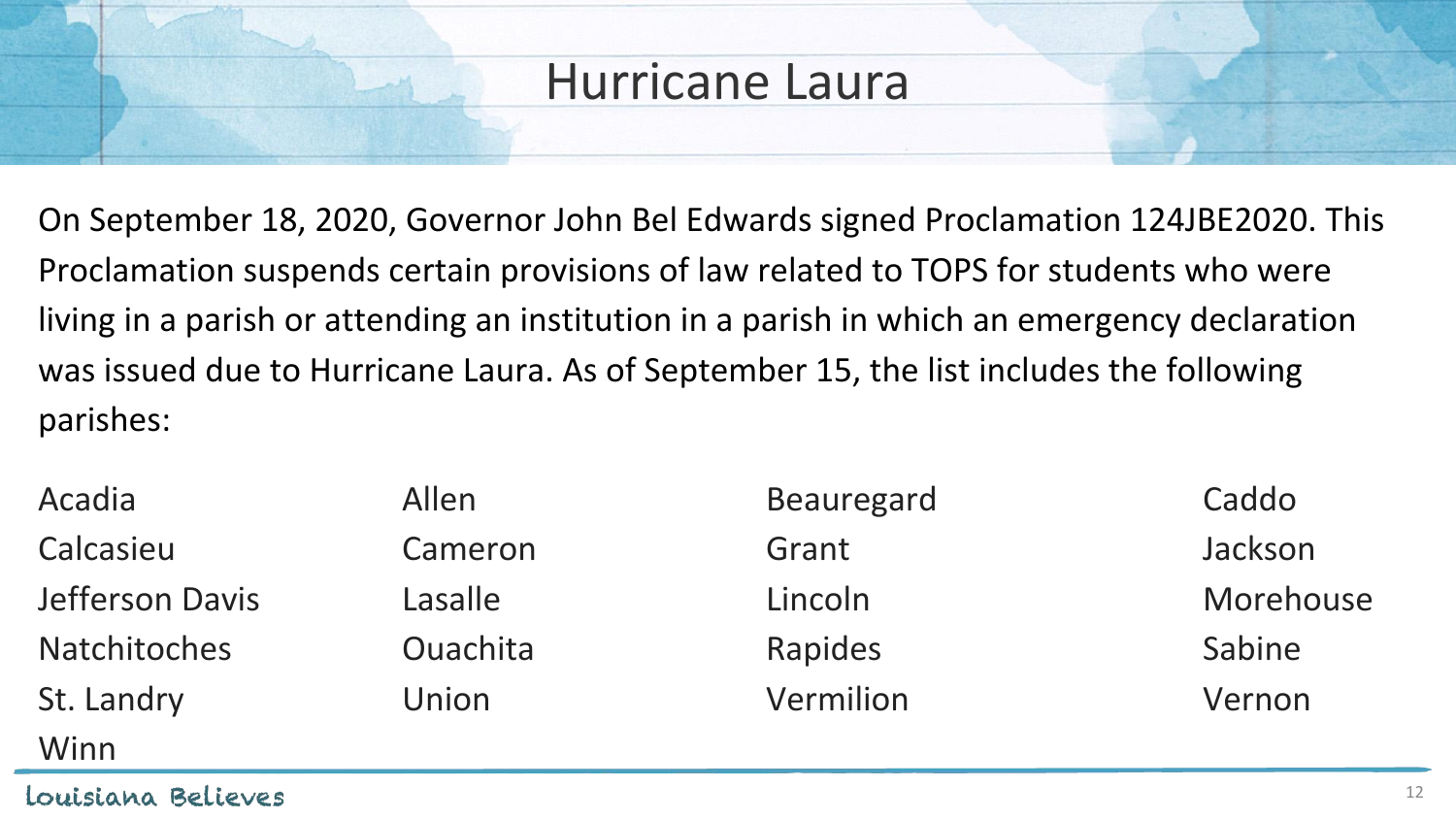#### Hurricane Laura

#### **Current High School Students**

- The requirement that students must live in Louisiana and complete their last four (4) semesters at a Louisiana high school or that their parents must reside in Louisiana for the 24 months preceding high school graduation.
- The requirement that a student score a minimum of 23 on the ACT to receive the Opportunity Award if they graduate from an out of state high school.
- The requirement that a student begin a home study program no later than the end of their 10th grade year.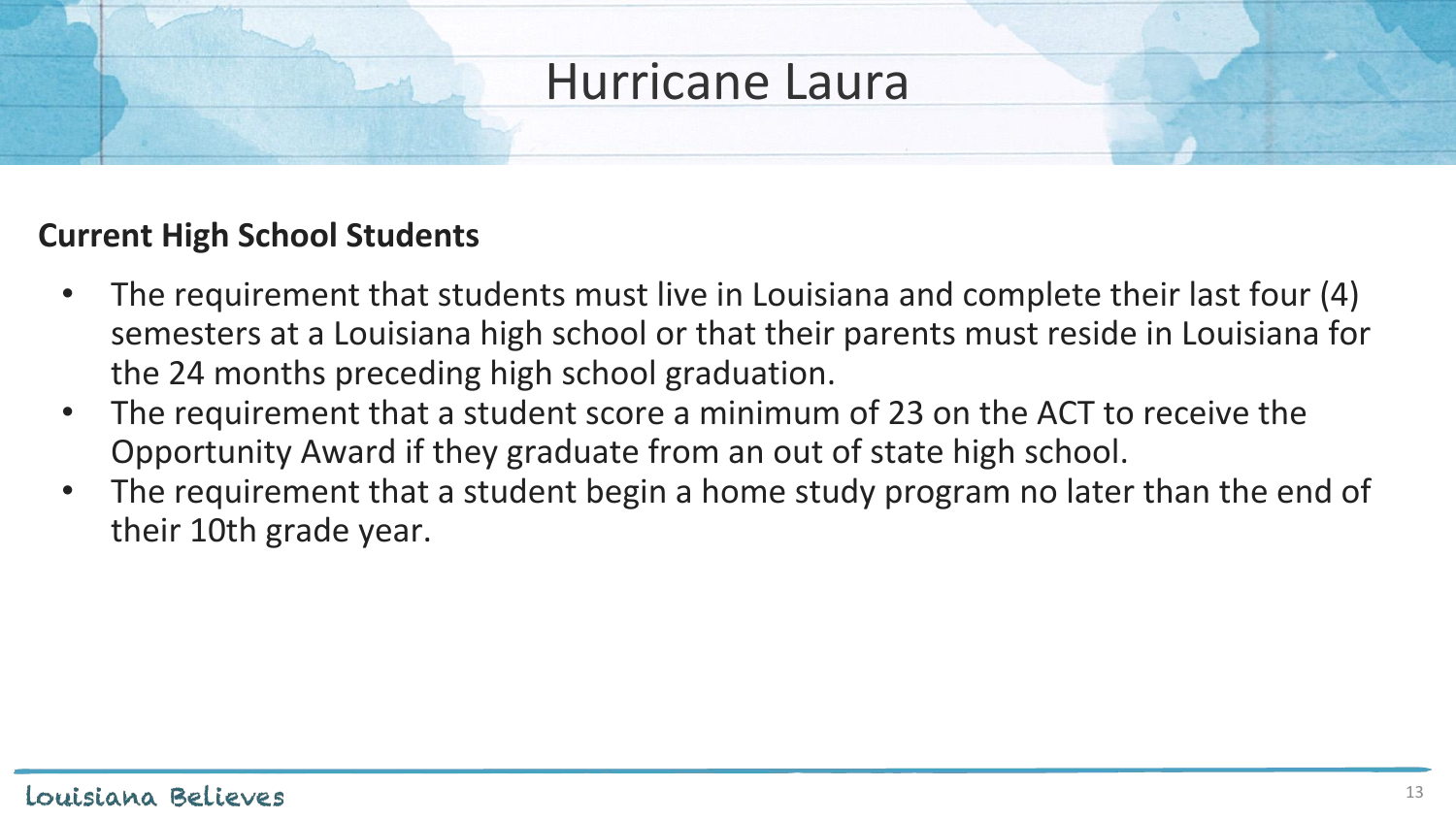#### Hurricane Laura

#### **College Students**

- The annual hours requirements
- The steady academic progress requirements
- The minimum grade point average requirements
- The deadlines requiring that a student whose award is suspended for failure to meet the grade point average requirements must bring his grade point average up to that required in the applicable statute within a specified time period
- The requirement that one semester of TOPS eligibility be reduced for each semester attended full time at an out of state institution.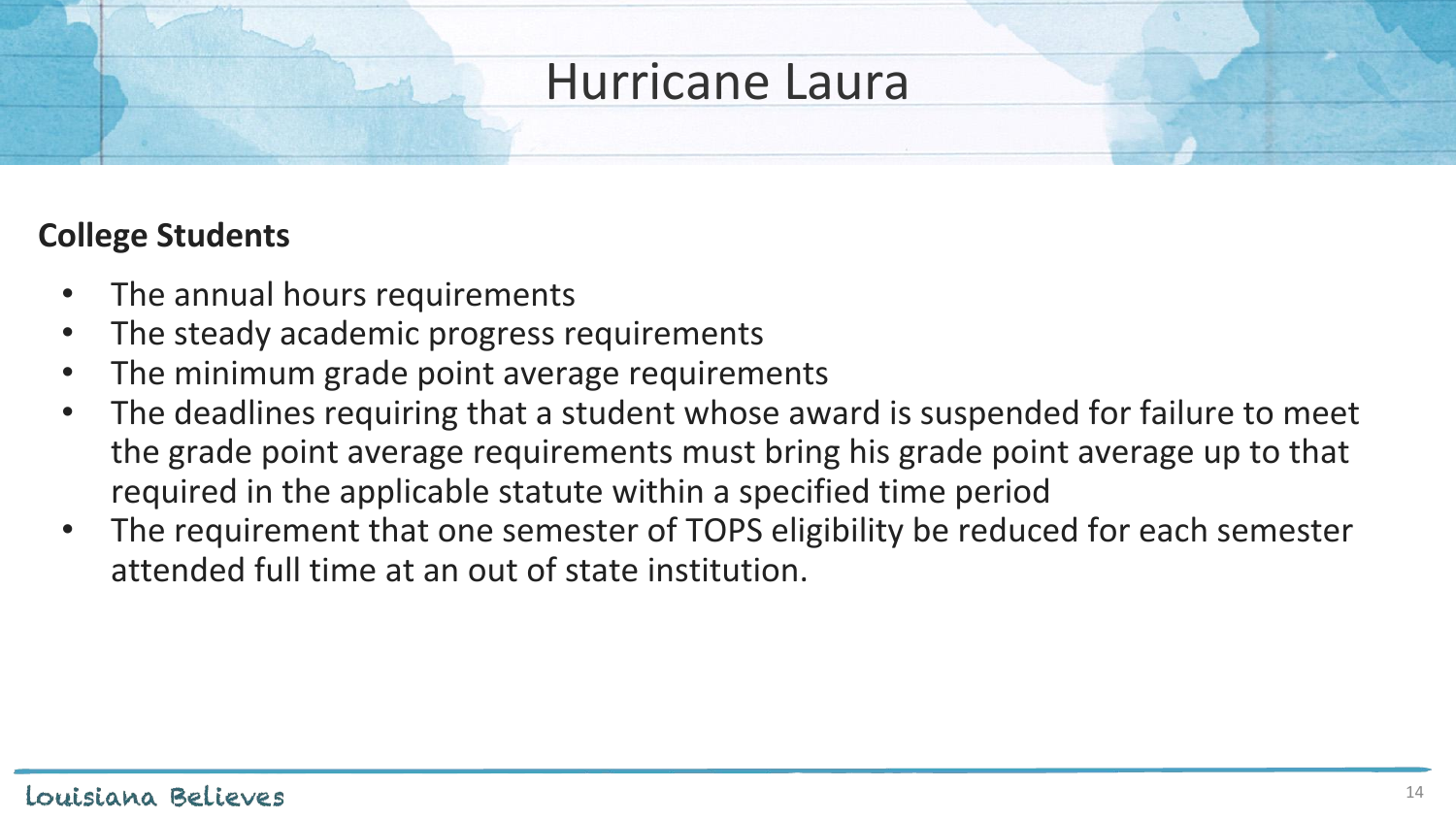### Residency Check Process, contd.

- The Louisiana Office of Student Financial Assistance (LOSFA) will review the Student Transcript System (STS) to ensure the student earned credit for the last four semesters of high school immediately before graduation and graduated from an approved Louisiana high school. **A student must have lived in Louisiana for the last two full years of high school.**
- LOSFA also checks that the Free Application for Federal Student Aid (FAFSA) indicates Louisiana residency for 24 months before the high school graduation date.
- If residency is listed as Louisiana for the student but listed as out-of-state for the parent, a letter with the student's name and high school's name will be sent to the school's district to verify enrollment, as stated above, and that the student lived in Louisiana.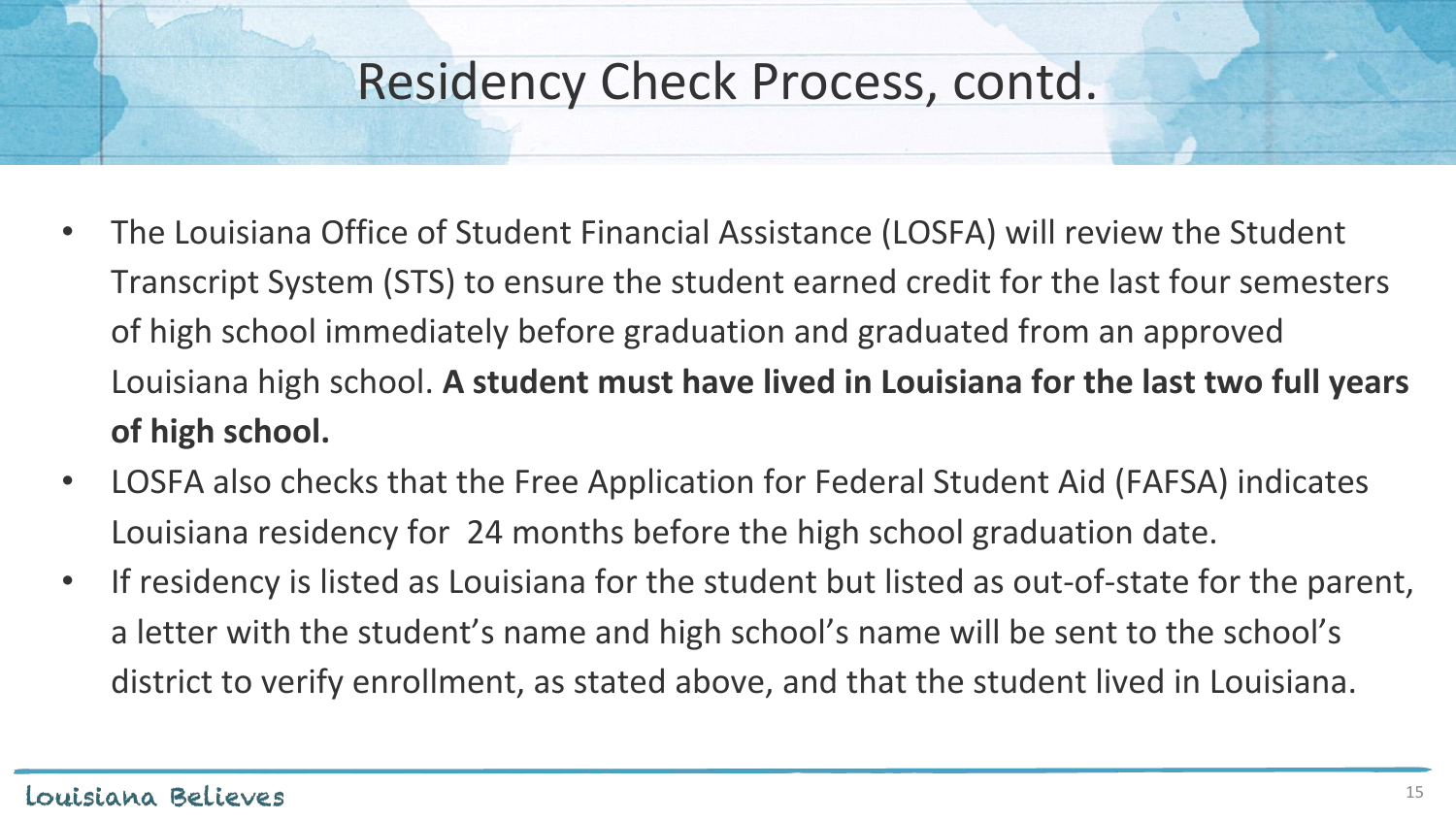### Residency Check Process

- If LOSFA determines the student earned credit the last four semesters and resided in Louisiana from the information provided by the district, LOSFA will send the Affidavit of Residency - Student if the FAFSA application shows a state other than Louisiana for the parent.
- If the information from STS and the FAFSA confirm the student resided in a state other than Louisiana, the student is automatically denied the Taylor Opportunity Program for Students (TOPS) Award due to residency. A student and/or parent can submit a Residency Affidavit to LOSFA to prove Louisiana Residency.
- If the student is independent, LOSFA will only check the student's residency.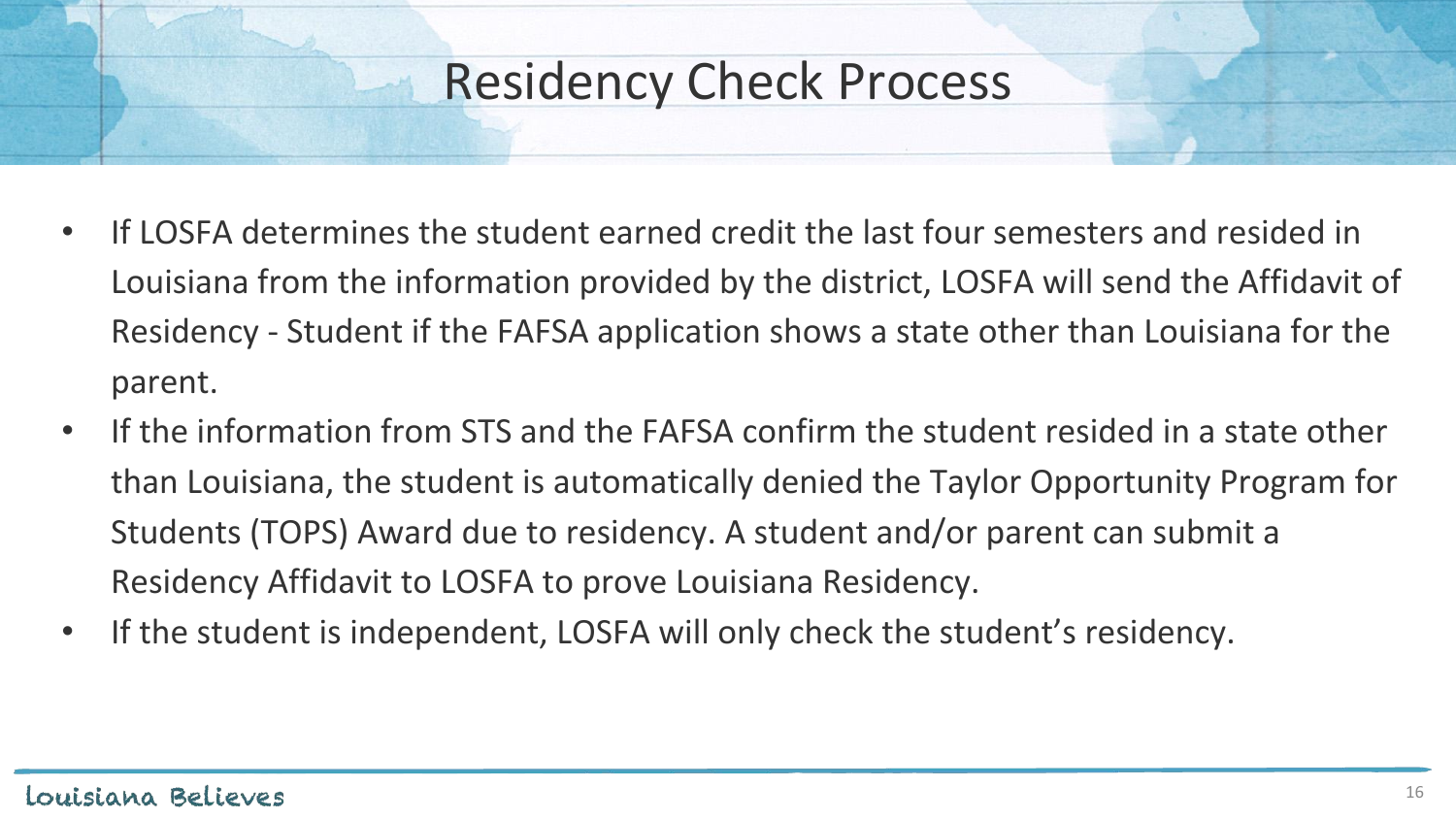#### Event Request

- LOSFA has moved to scheduling events online.
- To schedule an event for your high school, student and/or parents as a group, please visi[t](http://www.mylosfa.la.gov/) [www.mylosfa.la.gov.](http://www.mylosfa.la.gov) Click on Schools, Counselor's Corner, Event Request Form
- Events must be scheduled 30 days in advance.
- If a student, parent or counselor needs individual assistance, they can schedule Virtual Office Hours via the Website. Virtual Office Hours are weekdays 9:00 a.m. until 3:00 p.m.
- Currently, all events will be done in a virtual platform. LOSFA staff will not be available to travel for in-person events.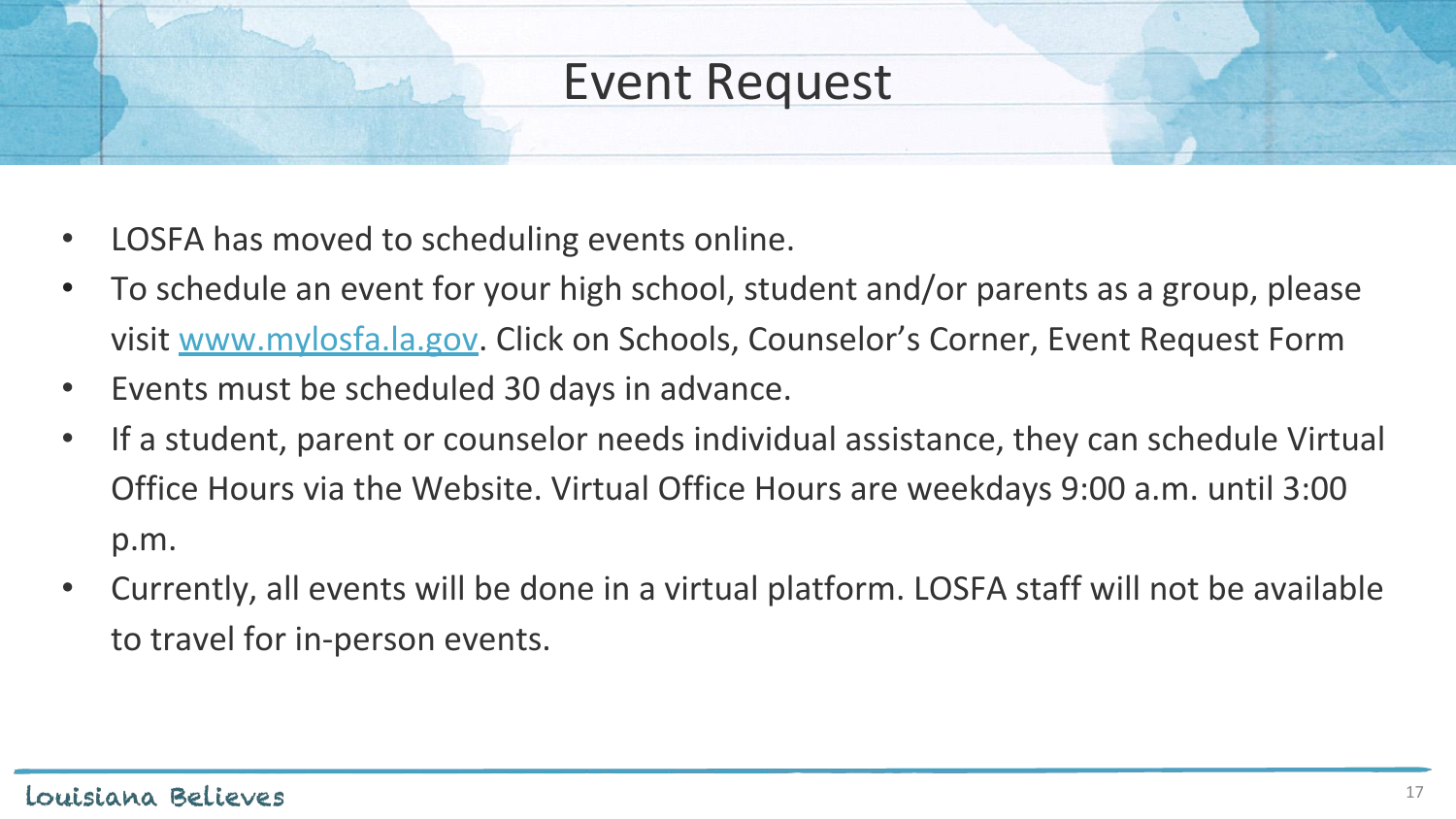### Blast Email List

- In order to make sure you are receiving LOSFA updates, please email [Rhonda.Bridevaux@la.gov](mailto:Rhonda.Bridevaux@la.gov) to be added to the list.
- Please send new email address if your information has changed or if you have moved to a different school/district.
- Emails are now sent through Constant Contact from the Louisiana Office of Student Financial Assistance (LOSFA). Please make sure to check your junk/spam folder for emails and make sure [Rhonda.Bridevaux@la.gov](mailto:Rhonda.Bridevaux@la.gov) is not blocked by your school system.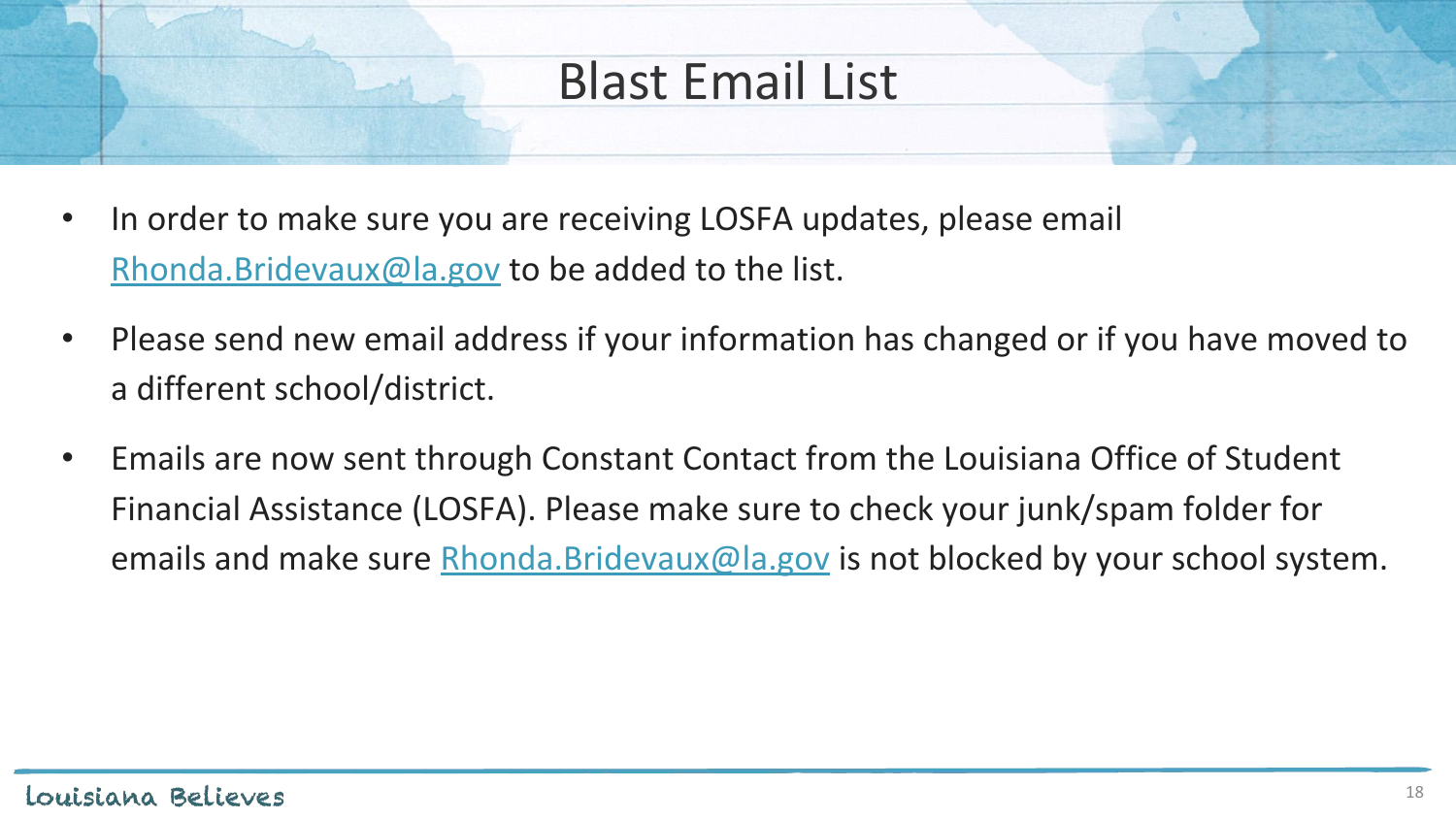#### Contact LOSFA

[www.mylosfa.la.go](http://www.mylosfa.la.gov/)v [custserv@la.gov](mailto:custserv@la.gov)

[GeauxFAFSA@la.gov](mailto:GeauxFAFSA@la.gov)

**Virtual Office Hours** 9:00 a.m. – 3:00 p.m. Monday – Friday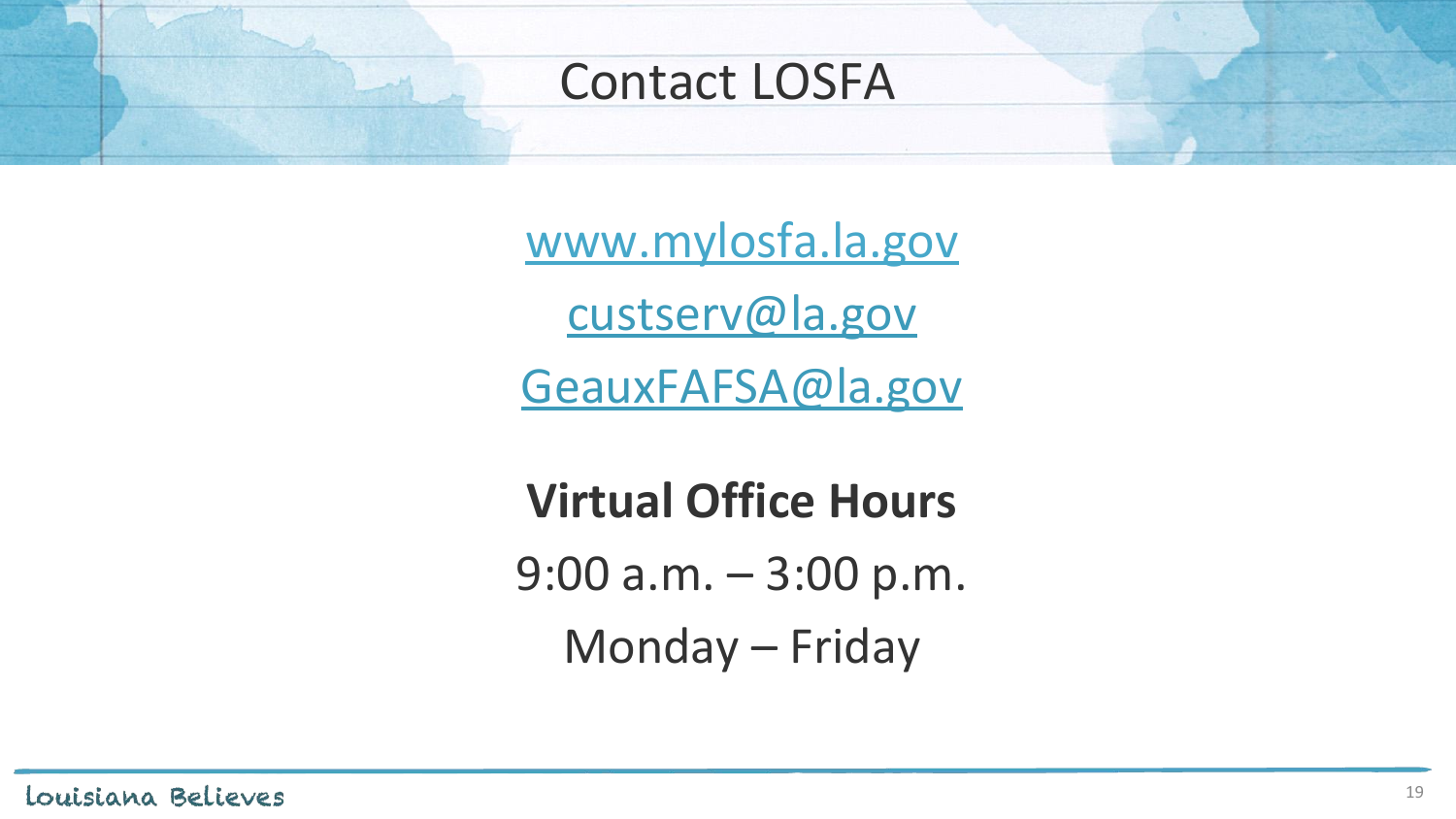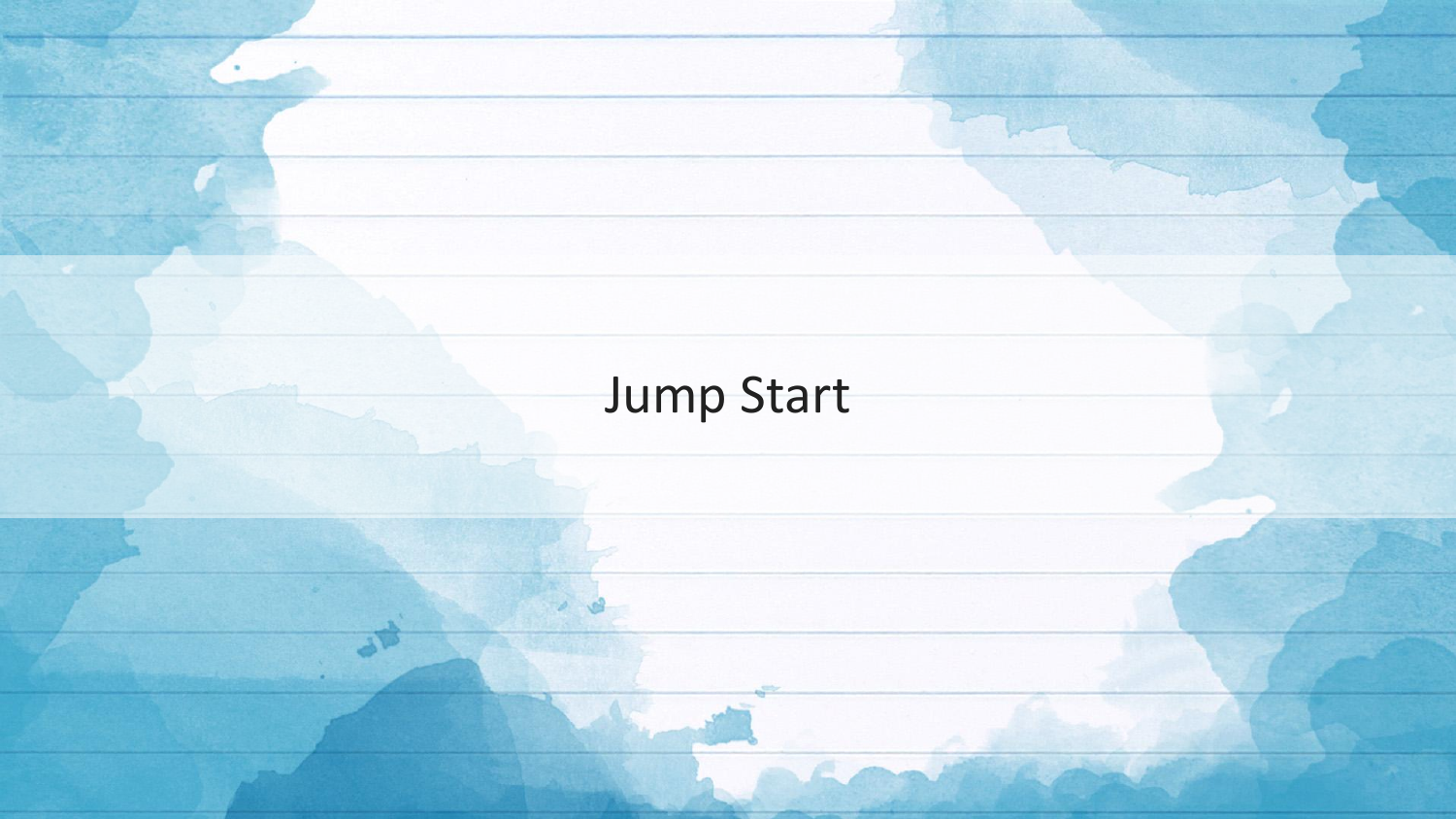In March, the Board of Elementary and Secondary Education (BESE) approved 11 [Jump Start](https://www.louisianabelieves.com/resources/library/jump-start-graduation-pathways) [2.0 pathways,](https://www.louisianabelieves.com/resources/library/jump-start-graduation-pathways) along with a waiver process for facilitating changes late in students' progressions. As a condition of approving the pathways, the board commissioned a panel that included CTE directors to bring back to BESE [further enhancements to Jump Start 2.0](https://go.boarddocs.com/la/bese/Board.nsf/files/BRTPZG670A62/$file/AGII_JS2.0_Aug2020.pdf), including additional universal courses.

This committee consists of members from Louisiana Economic Development, Louisiana Workforce Commission, Louisiana Board of Regents, Board of Secondary and Elementary Education, small school systems, large school system, and Louisiana Department of Education.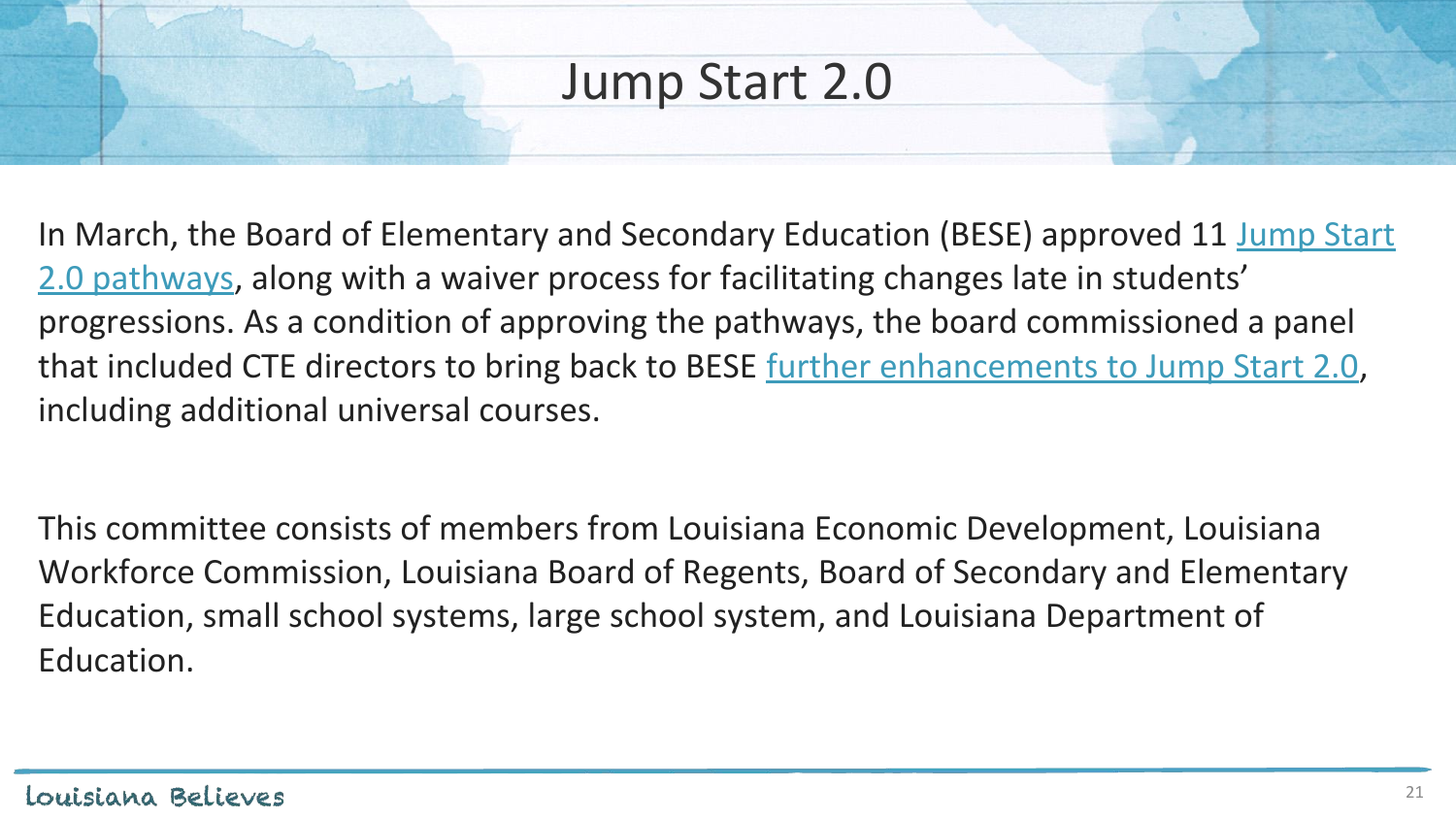Approved additions at the August BESE meeting included

- Expanded Universal courses to include an additional 19 courses such as Customer Service, Foreign Language, STAR, Accounting, Law Studies and Biodefense in the **Workforce**
- IBCs have been added to multiple pathways including Adobe Suite, FAA Part 107, Operation Spark and GIS
- Emerging IBCs, not included as Core IBCs in JS 1.0, were added including OSHA 10, Certified Restaurant Server, ServSafe Food Handler, Microsoft Access and I-Car Student **Certification**
- Courses have been added to multiple pathways including Keyboarding, Desktop Publishing, Geometry and Publications
- The K16 pathways including both STEM and pre-Educator were updated to include additional courses such as dual enrollment academic courses and CTE courses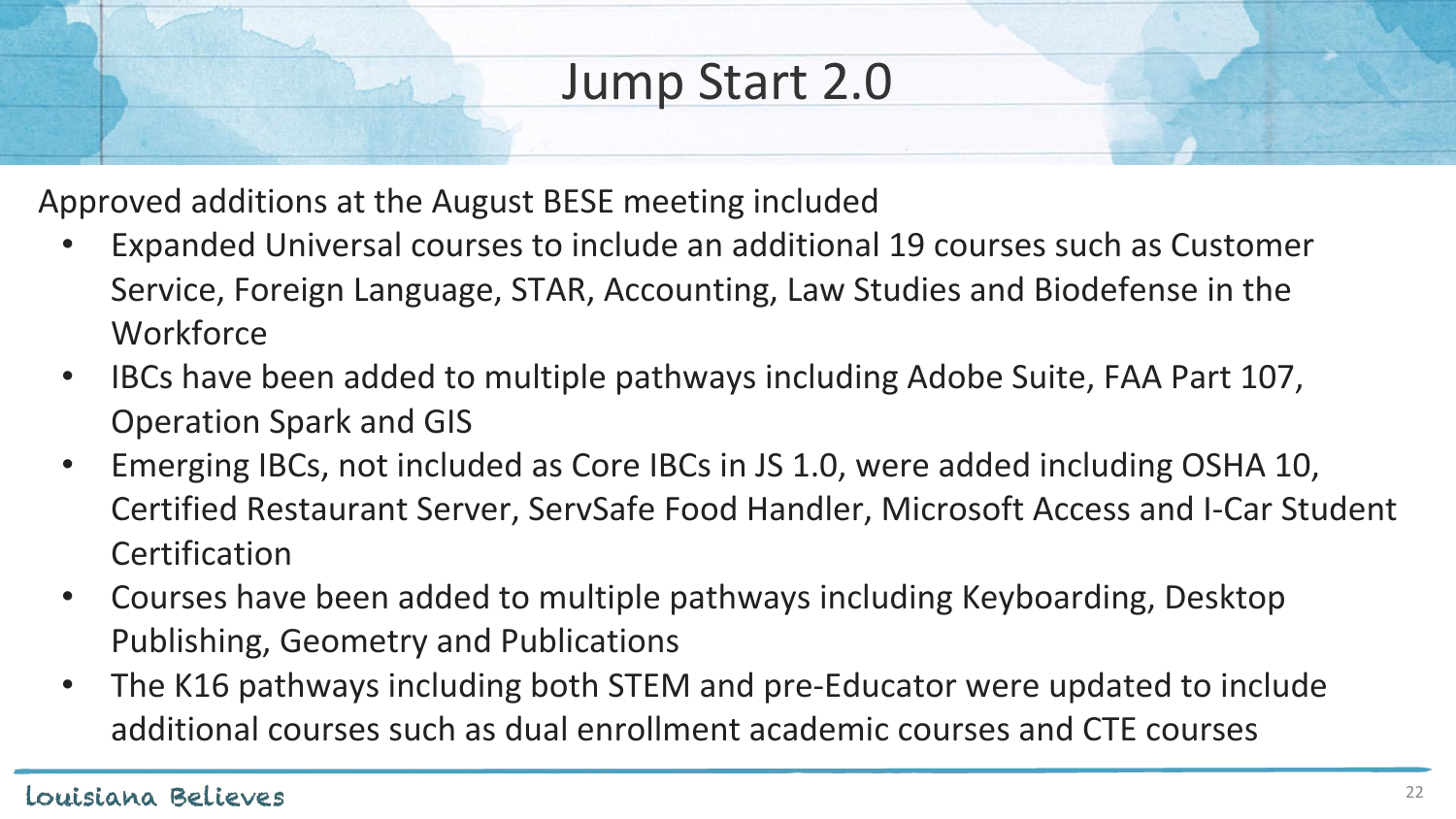- **Jump Start 1.0** course sequences will be available for incoming freshmen through 2020-2021.
- **Jump Start 2.0** course sequences will be available for incoming freshmen beginning in 2020-2021 and beyond.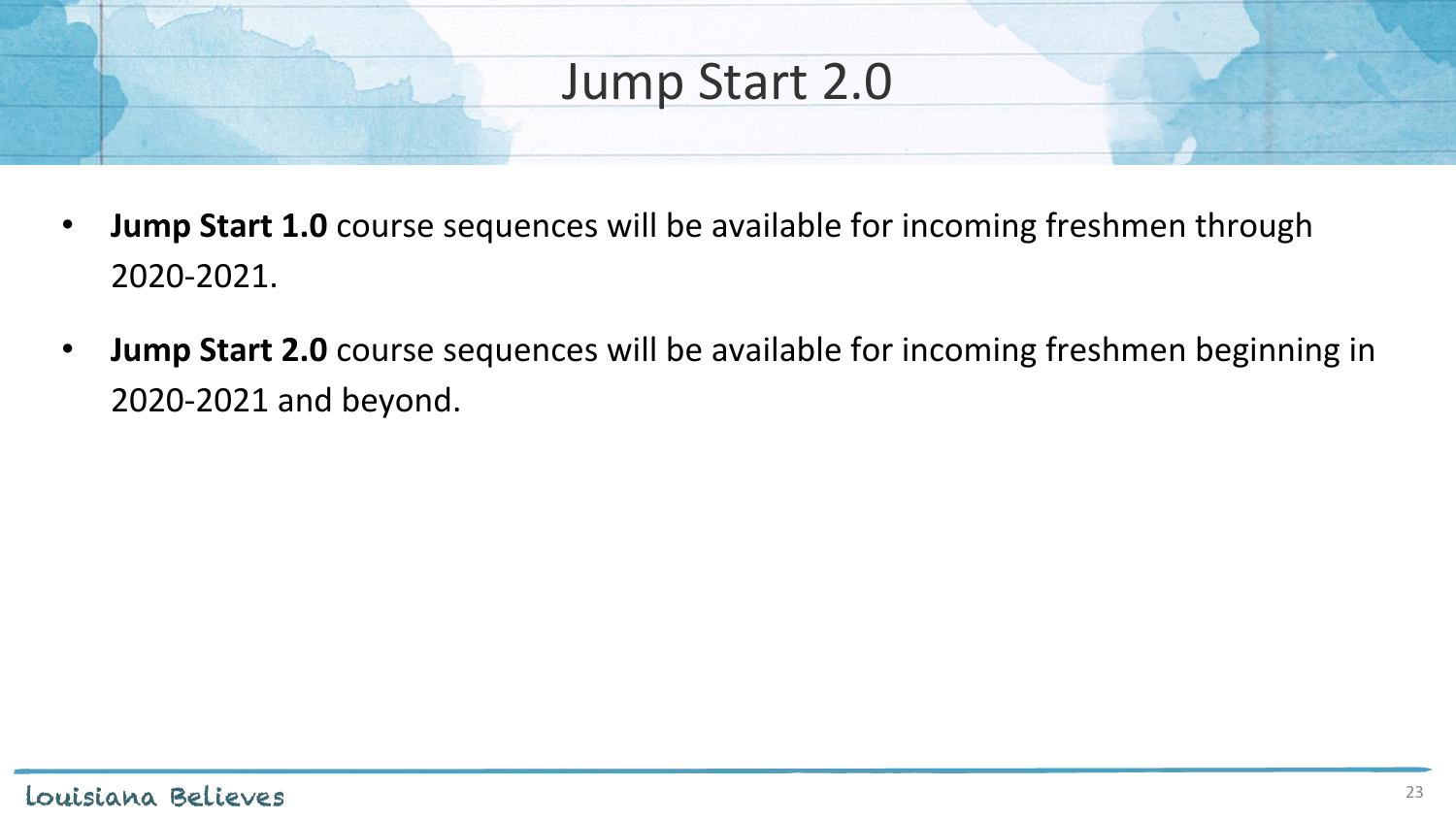The Department has redesigned the <u>[Industry-Based Certification Fact Sheets](https://www.louisianabelieves.com/resources/library/jump-start-fact-sheets)</u> (IBCs). Redesigned fact sheets appear under **updated fact sheets**. Improvements/additions include

- IBC STS code and an example of each IBC
- Certification resources to prepare for the exam
- System requirements for computer-based testing
- Direct links to accommodation and language access information (where available)
- Information on costs (where available)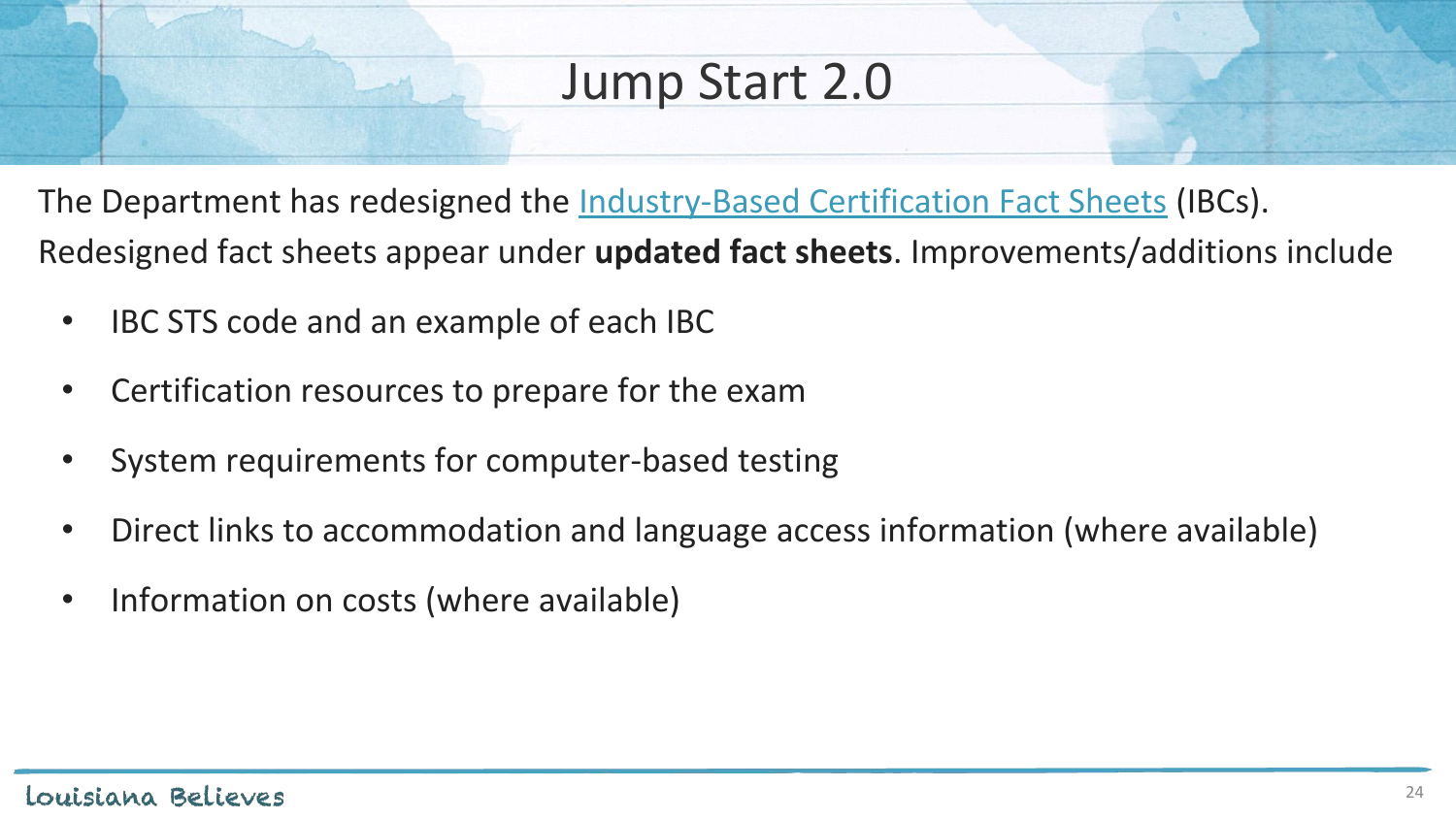- [Adobe Certified Associate PDF](https://www.louisianabelieves.com/docs/default-source/jumpstart/adobe-certified-associate.pdf?sfvrsn=2345981f_2)
- [Emergency Medical Responder and Technical \(EMR & EMT\) PDF](https://www.louisianabelieves.com/docs/default-source/jumpstart/emergency-medical-responder-and-technical-(emr-emt).pdf?sfvrsn=3245981f_2) [Automotive Service Excellence \(ASE\) PDF](https://www.louisianabelieves.com/docs/default-source/jumpstart/automotive-service-excellence-(ase).pdf?sfvrsn=94298f1f_19)
- Please email [jumpstart@la.gov](mailto:jumpstart@la.gov) for more information.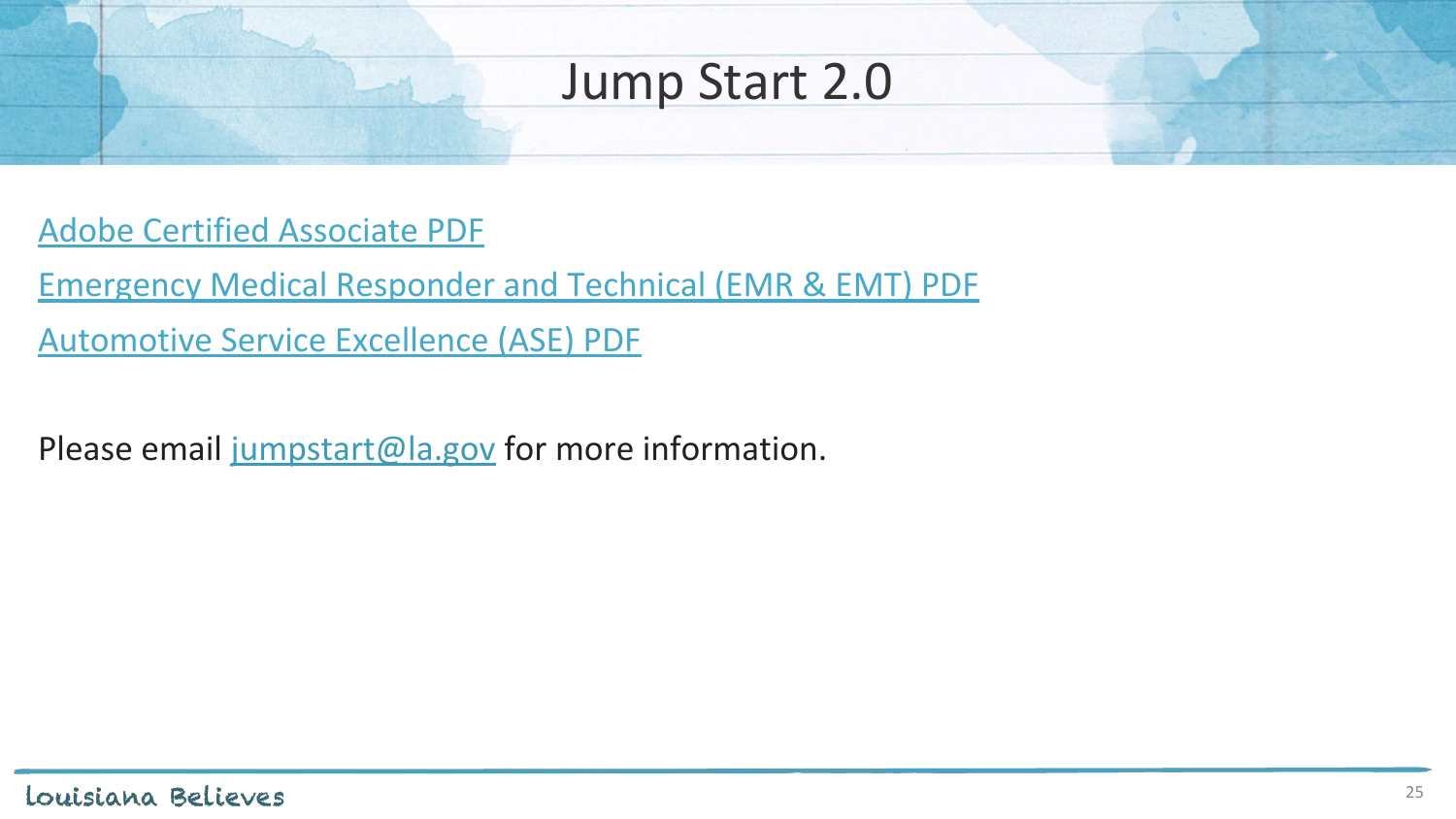# Louisiana STEM Pathways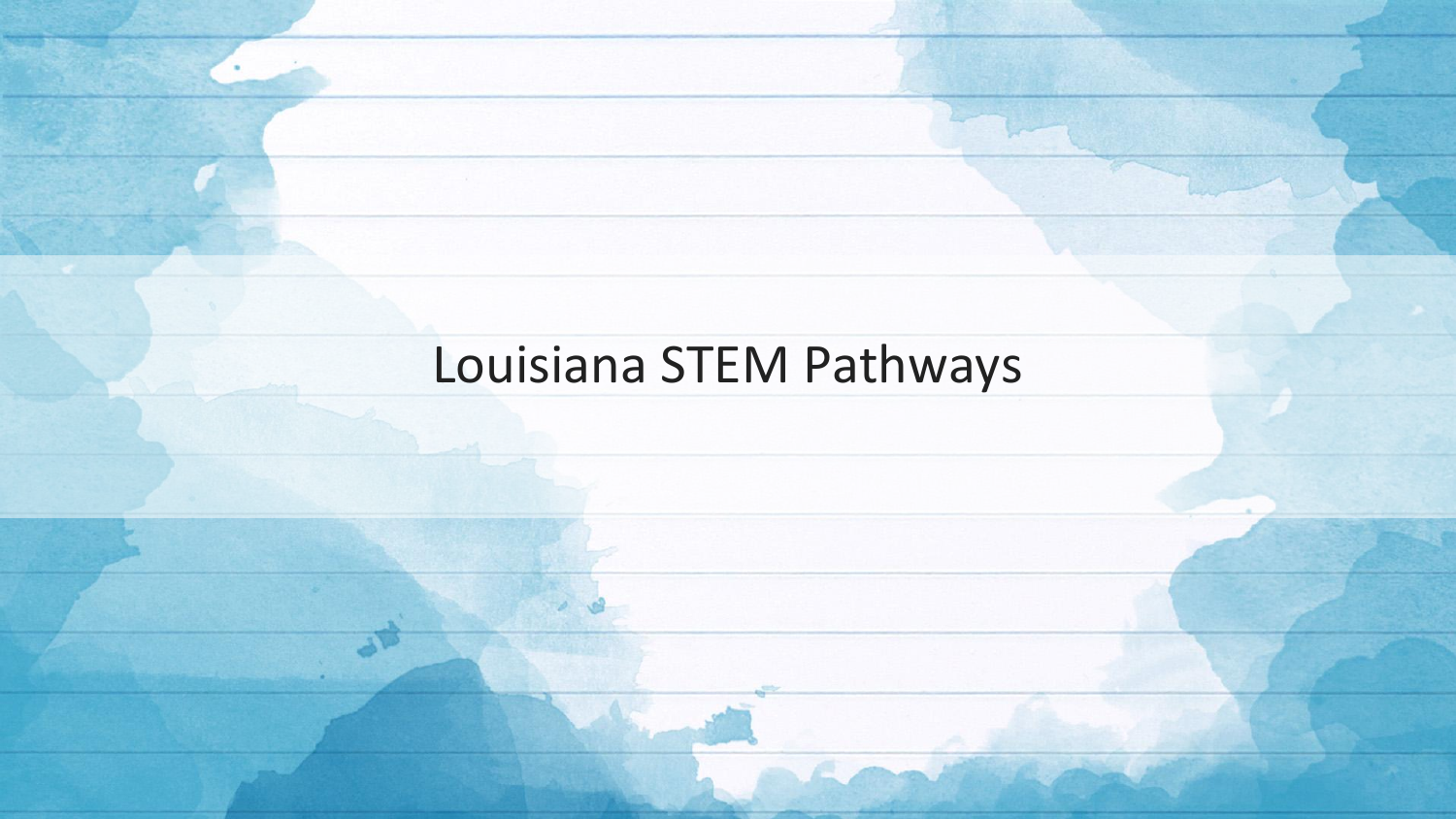#### What are Louisiana STEM Pathways?

#### The Louisiana STEM Pathways

- are innovative, focused STEM experiences;
- lead to the STEM diploma endorsements;
- are built for all students; and
- are constantly evolving.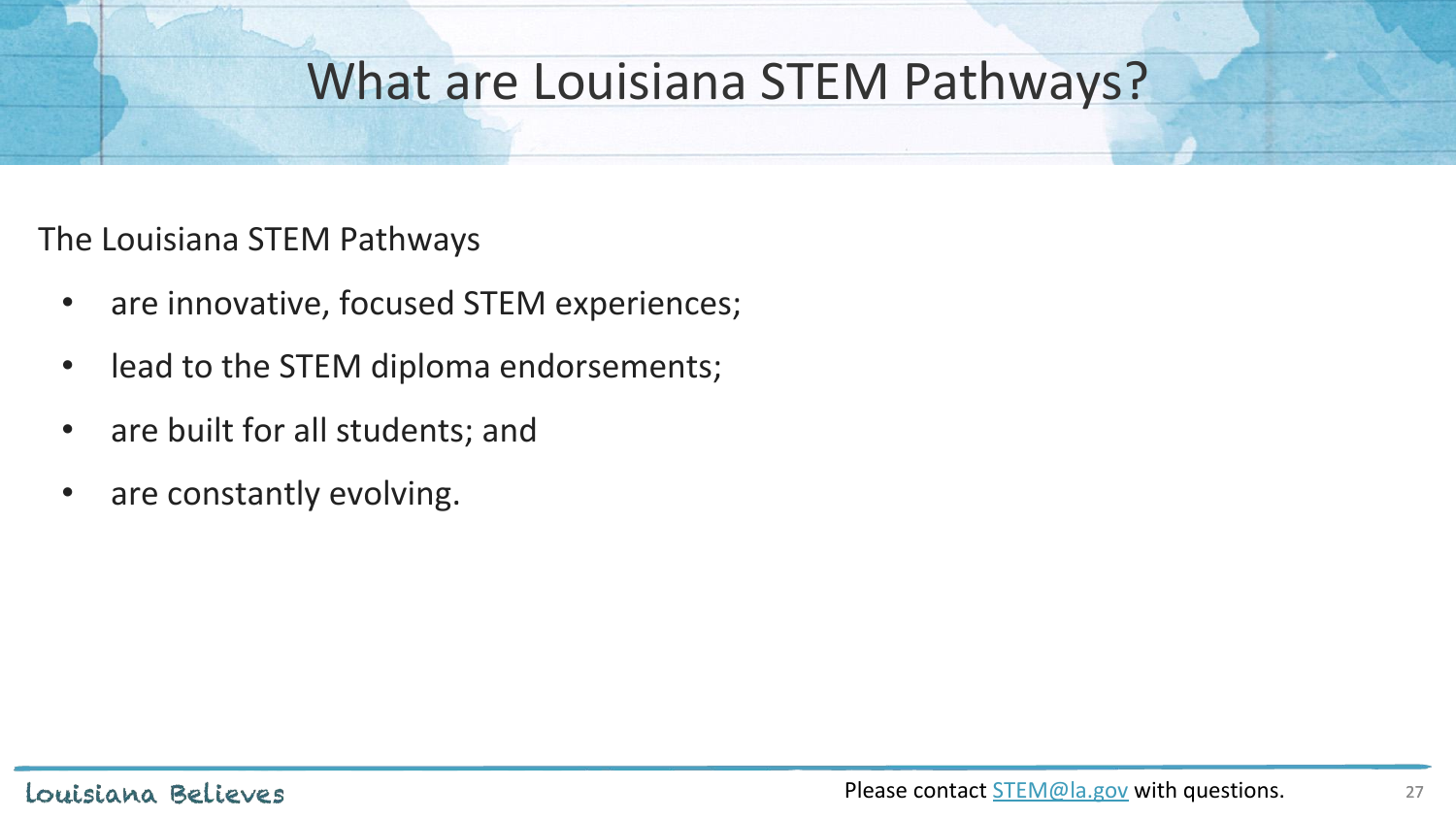### What's New?

- Pathway participation continues to grow (nearly 50% from 2019-2020 to 2020-2021).
- [The pathway briefs](https://www.louisianabelieves.com/courses/louisiana-stem-initiative) have been updated including
	- the new basic career readiness options,
	- new IBC opportunities,
	- increased core dual enrollment opportunities, and
	- a total overhaul of the XULA Pre-Pharmacy Pathway.
- STEM pathway courses were added to Jump Start 2.0 pathways, including some universal electives.
- For the first time, the Department is working with STEM [Teacher Leader Advisors](https://www.louisianabelieves.com/resources/classroom-support/teacher-support-toolbox/collaboration-teacher-leadership).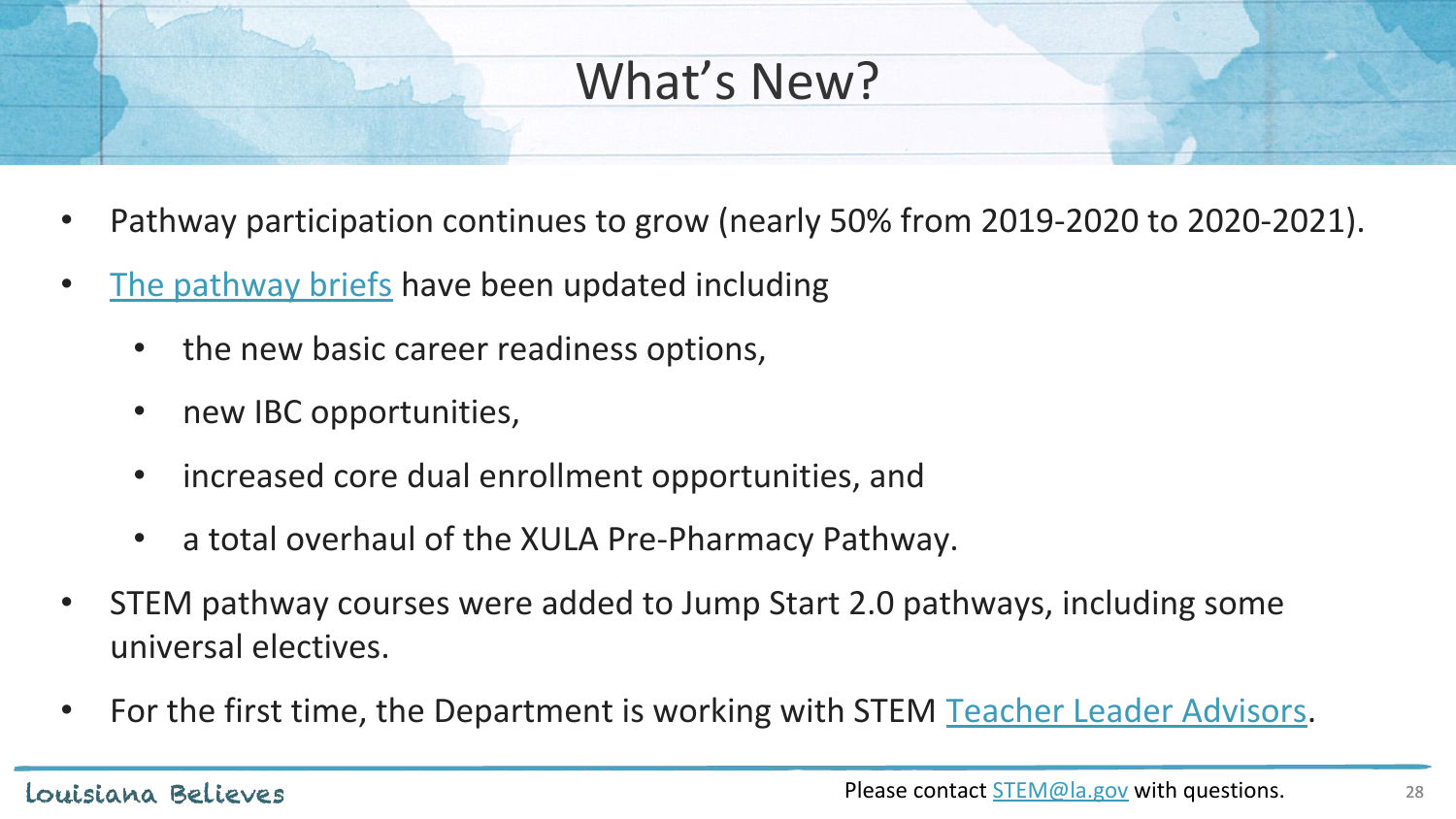### What's New?

- The Department is overhauling the Environmental Protection and Sustainability Pathway.
- The pathway is being framed now and partners will be engaged by late winter 2020.
- The first courses will be ready for pilot schools in 2021-2022.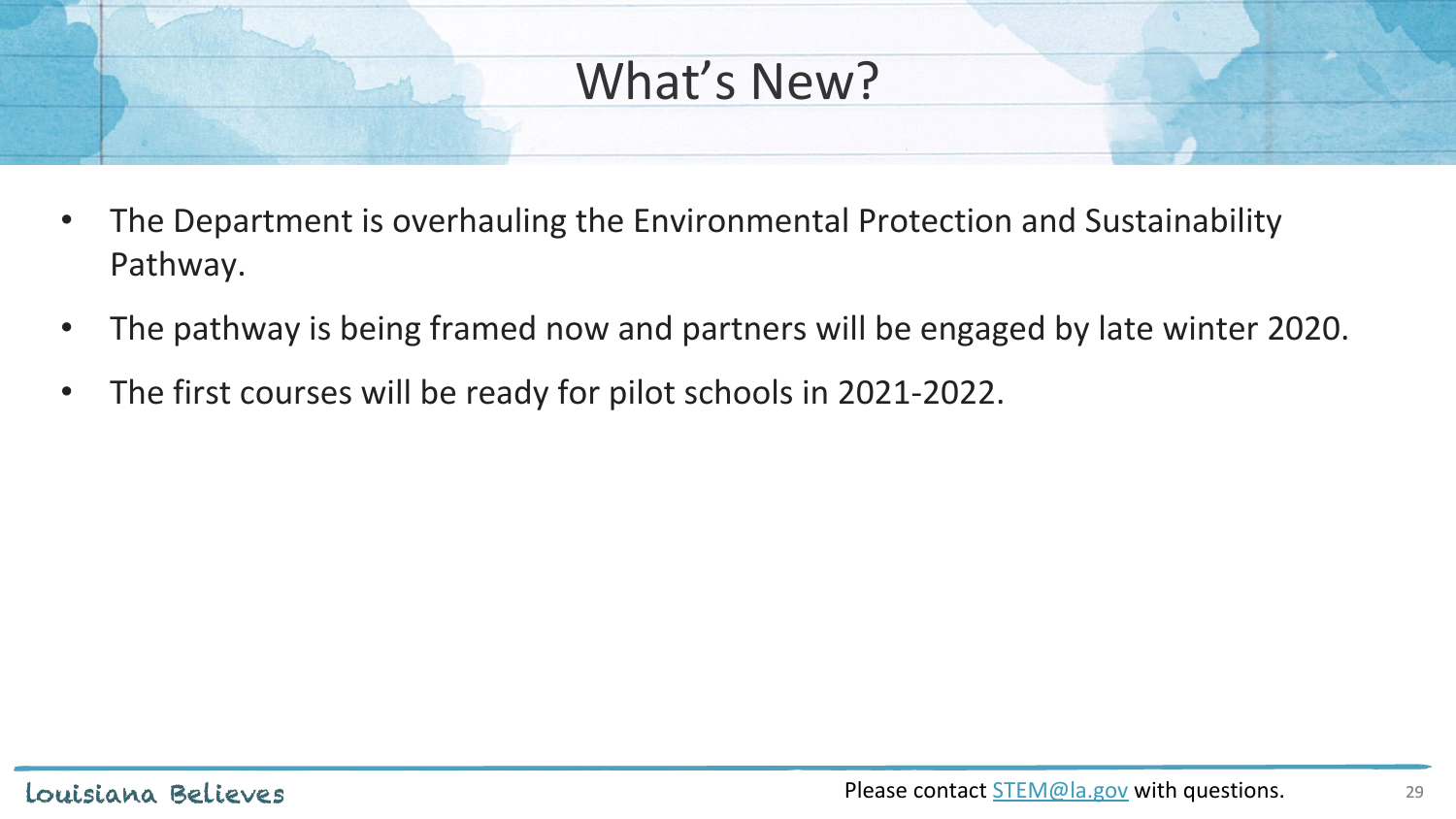### Eight Pathways

[Environmental Protection and Sustainability](https://www.louisianabelieves.com/docs/default-source/js-graduation-pathways/stem-pathway-brief---environmental-protection-and-sustainability.pdf?sfvrsn=5863931f_9) (under redevelopment)

[LSU Biomedical Sciences](https://www.louisianabelieves.com/docs/default-source/js-graduation-pathways/stem-pathway-brief---lsu-biomedical-sciences.pdf?sfvrsn=9c819d1f_3)

[LSU Computing](https://www.louisianabelieves.com/docs/default-source/js-graduation-pathways/stem-pathway-brief---lsu-computing.pdf?sfvrsn=83819d1f_4)

[LSU Digital Design and Emergent Media](https://www.louisianabelieves.com/docs/default-source/js-graduation-pathways/stem-pathway-brief---lsu-digital-design-and-emergent-media.pdf?sfvrsn=5f63931f_13)

[LSU Pre-Engineering](https://www.louisianabelieves.com/docs/default-source/js-graduation-pathways/stem-pathway-brief---lsu-pre-engineering.pdf?sfvrsn=5e63931f_23)

[PLTW Pre-Engineering](https://www.louisianabelieves.com/docs/default-source/js-graduation-pathways/stem-pathway-brief---pltw-pre-engineering.pdf?sfvrsn=ffe9d1f_6)

[CYBER.ORG Cyber Security](https://www.louisianabelieves.com/docs/default-source/js-graduation-pathways/stem-pathway-brief---nicerc-cyber-security.pdf?sfvrsn=82819d1f_6)

[Xavier University Pre-Pharmacy](https://www.louisianabelieves.com/docs/default-source/js-graduation-pathways/stem-pathway-brief---xavier-university-pre-pharmacy-fv.pdf?sfvrsn=c7a29c1f_8)

All pathway briefs are available on the **STEM** Initiative webpage.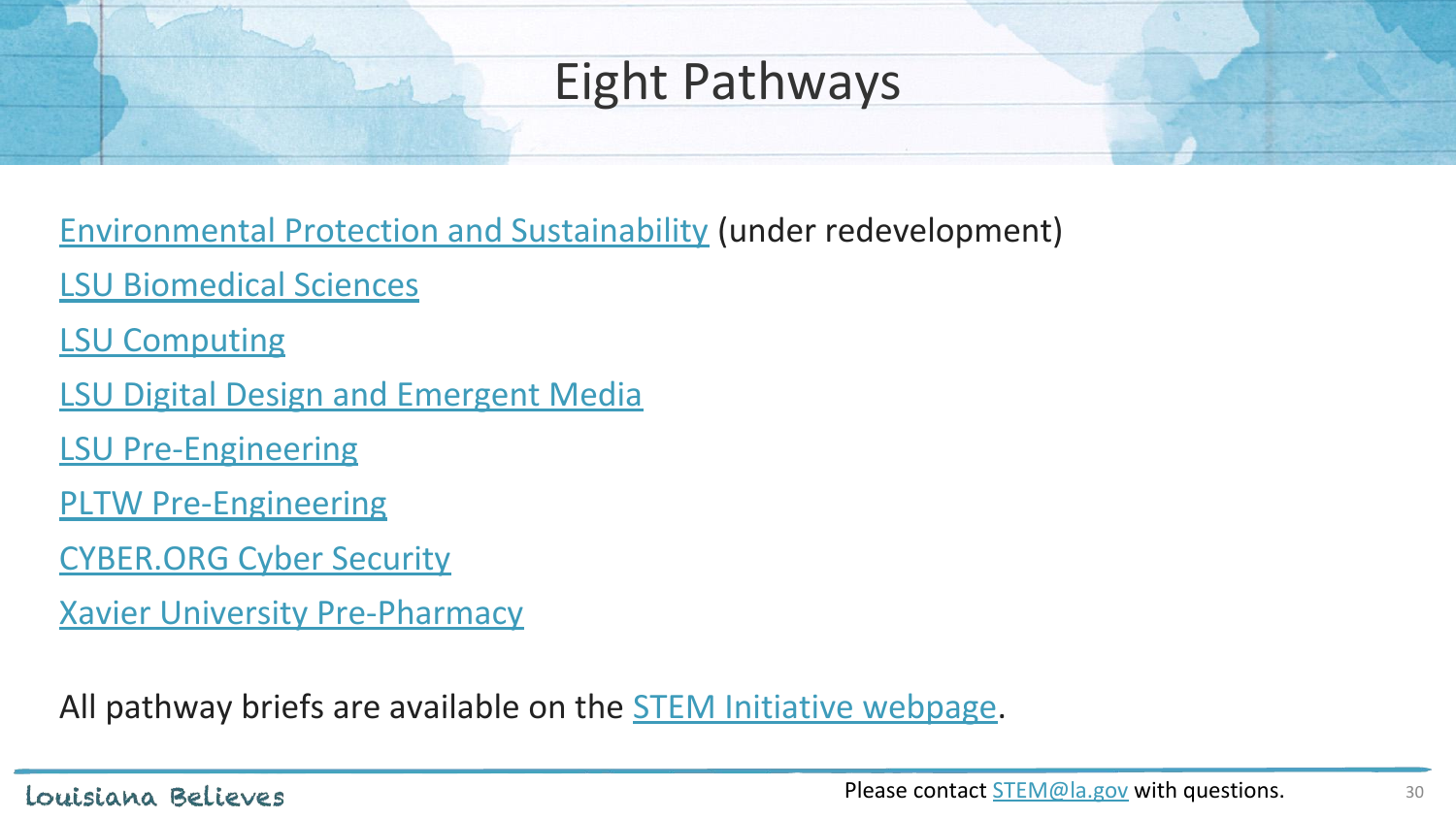#### Micro-Credentials

- The LDOE received a large federal grant to develop and study the effectiveness of teacher micro-credentials on the Louisiana STEM Pathways.
- Pathway teachers selected for the study earn micro-credentials throughout the year by submitting student work and their own reflections.
- Teachers can earn stipends for their participation and be among the first in the state to earn the micro-credentials.